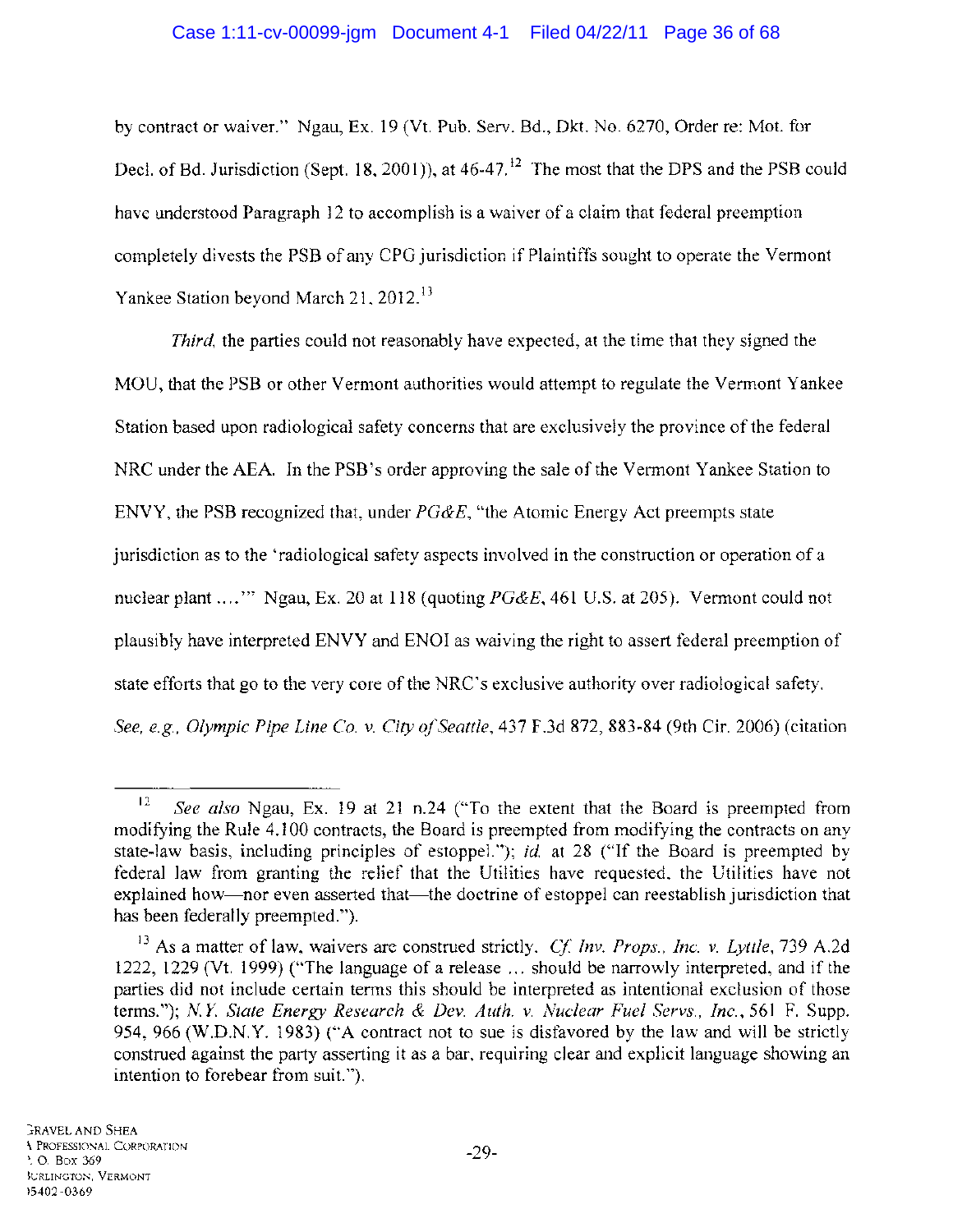#### Case 1:11-cv-00099-jgm Document 4-1 Filed 04/22/11 Page 37 of 68

omitted) (rejecting an argument that a party had waived its right to assert preemption under the Pipeline Safety & Improvement Act, 49 U.S.C. § 60101 *et seq.*, reasoning that "[f]ederal preemption is the allocation of power and decision-making authority between the federal government and the state and local governments, based on the Supremacy Clause of the Constitution," and "not an individual right of a third party"); *Me. Yankee Atomic Power Co.* v. *Bonsey,* 107 F. Supp. 2d 47,50 (D. Me. 2000) (holding in the context of the AEA and NWPA that, "even if [Maine Yankee] purported to 'waive' federal authority [over SNF storage], the state would not thereby obtain any ability to regulate in those areas since Congress has reserved that power to itself').

#### B. Plaintiffs Are Likely To Succeed On Their Federal Power Act Preemption Claim.

Plaintiffs are also likely to succeed on the merits of their Federal Power Act ("FPA") preemption claim because Vermont's scheme to extract below-market rates from ENVY for Vermont retail electric utilities conflicts with FERC's exclusive authority to regulate the sale of electricity at wholesale.

The FPA requires that all wholesale electricity rates be "just and reasonable," 16 U.S.C. § 824d(a), and grants FERC *"exclusive* authority to regulate the transmission and sale at wholesale of electric energy in interstate commerce." *New England Power Co.* v. *New Hampshire,* 455 U.S. 331, 340 (1982) (emphasis added); *see also* 16 U.S.C. § 824(b)(1) (providing federal jurisdiction over "the transmission of electric energy in interstate commerce and ... the sale of electric energy at wholesale in interstate commerce"). Through the FPA, "Congress has drawn a bright line between state and federal authority in the setting of wholesale rates and in the regulation of agreements that affect wholesale rates. *States may not regulate in areas where FERC has properly exercised its jurisdiction to determine just and reasonable* 

*wholesale rates* or to insure that agreements affecting wholesale rates are reasonable." *Miss.*  **GRAVEL AND SHEA** \. PROFESSIONAL CORPORATION '. O. Box 369 )URLINGTON. VERMONT )5402-0369 -30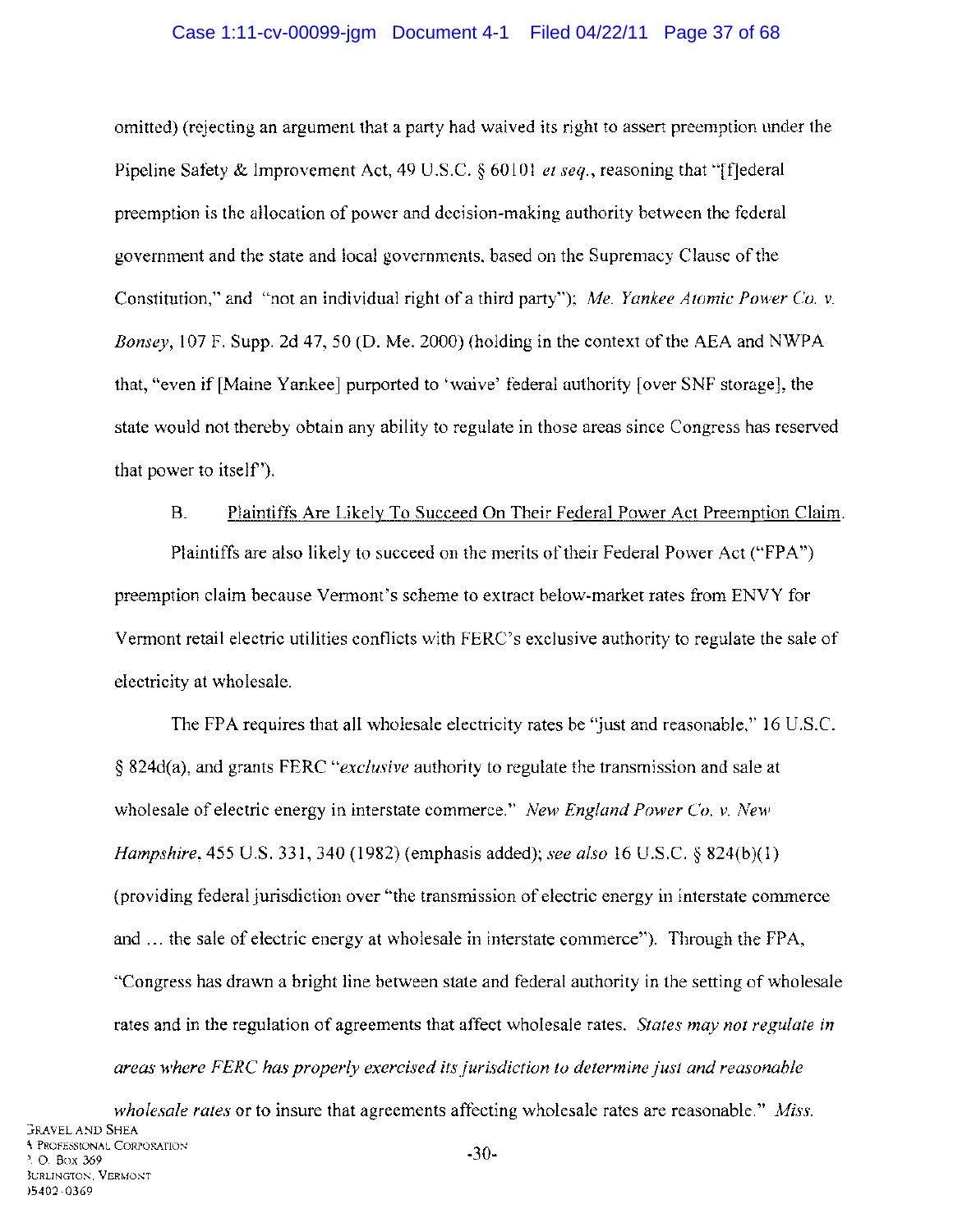*Power* & *Light Co.* v. *Miss. ex rei. Moore,* 487 U.S. 354,374 (1988) (emphasis added); *see also FPCv.* S. *Cal. Edison Co.,* 376 U.S. 205,215-16 (1964) (similar). A state, moreover, "must ... give effect to Congress' desire to give FERC plenary authority over interstate wholesale rates, and to ensure that the States do not interfere with this authority." *Nantahala Power* & *Light Co.*  v. *Thornburg,* 476 U.S. 953, 966 (1986). Thus, under the "filed rate doctrine," state courts and regulatory agencies are preempted by federal law from requiring the payment of rates other than the federal filed rate. *See, e.g., Entergy La., Inc. v. La. Pub. Serv. Comm'n,* 539 U.S. 39, 47 (2003) ("The filed rate doctrine requires 'that interstate power rates filed with FERC or fixed by FERC must be given binding effect by state utility commissions determining intrastate rates.' When the filed-rate doctrine applies to state regulators, it does so as a matter of federal preemption through the Supremacy Clause.") (quoting *Nantahala,* 476 U.S. at 962); *Miss. Power,*  487 U.S. at 373 (same).

Over the past two decades, FERC has permitted sellers of wholesale electricity to file "market-based" tariffs. "These tariffs, instead of setting forth rate schedules or rate-fixing contracts, simply state that the seller will enter into freely negotiated contracts with purchasers." *Morgan Stanley Capital Grp. Inc.* V. *Pub. Uti!. Dist. No.* J *of Snohomish Cnty.,* 554 U.S. 527, 537 (2008); *see also Pub. Uti!. Dist. No.* J *of Snohomish Cnty.* V. *Dynegy Power Mktg., Inc., 384*  F.3d 756, 760 (9th Cir. 2004) ("[A] market-based umbrella tariff ... preauthorizes the seller to engage in market-based sales and puts the public on notice that the seller may do so.") (quotation omitted).<sup>14</sup> After authorizing a utility to charge market-based rates, FERC imposes ongoing

 $14$  "The theory is that a seller cannot raise its price above the competitive level without losing substantial business to rival sellers unless the seller has market power, and therefore that FERC's determination that a seller lacks market power provides a 'strong reason to believe' that sellers will be able to charge only just and reasonable rates." *Dynegy Power Mktg., Inc., 384*  F.3d at 760 (quoting *Elizabethtown Gas CO.* V. *FERC,* 10 F.3d 866,871 (D.C. Cir. 1993)).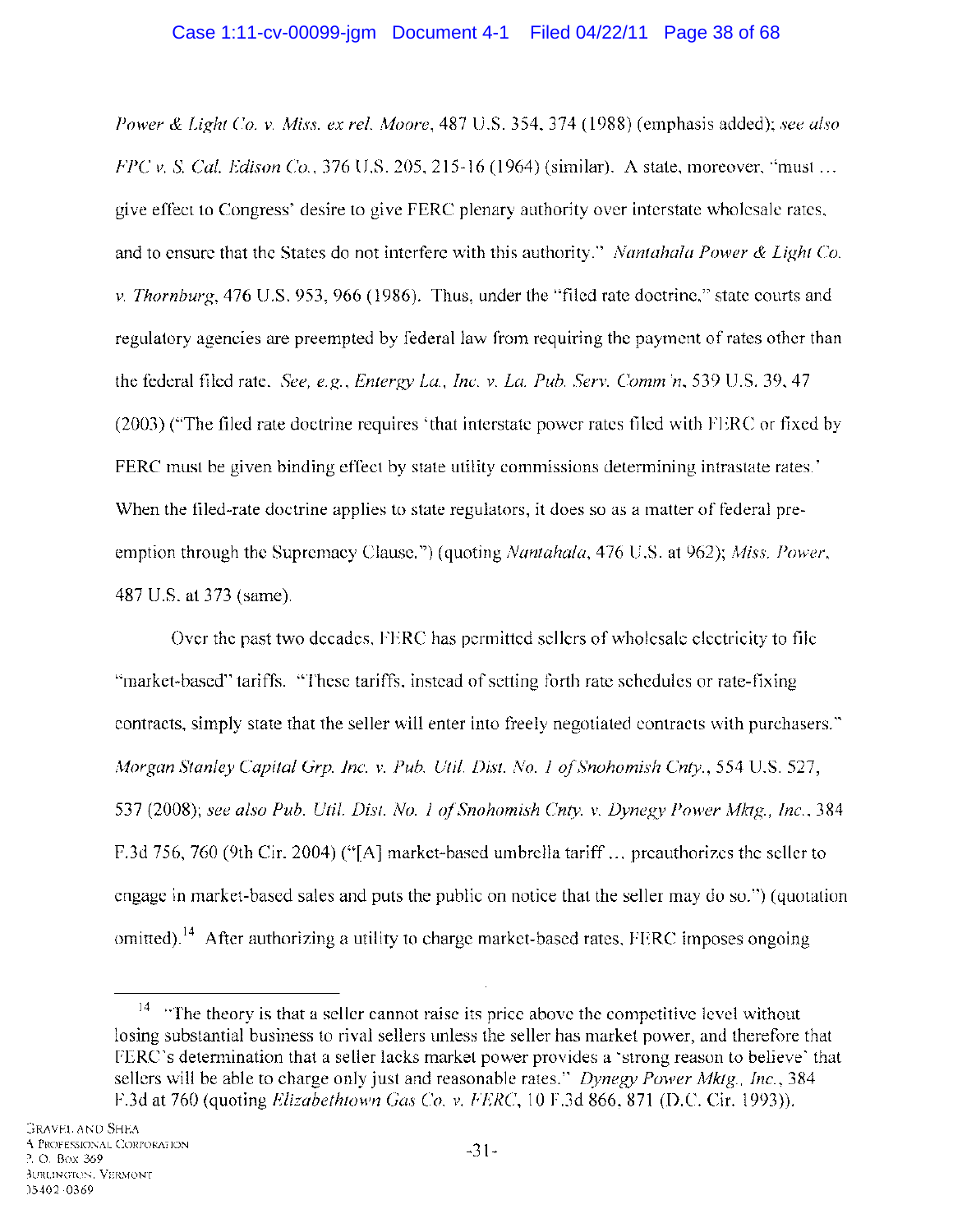#### Case 1:11-cv-00099-jgm Document 4-1 Filed 04/22/11 Page 39 of 68

reporting requirements, and "it may revoke the authority prospectively" if it "determines from these filings that a seller has reattained market power." *Morgan Stanley Capital Grp. Inc., 554*  U.S. at 538. A market-based tariff, like other tariffs filed with FERC, is subject to the filed rate doctrine. *See, e.g., Tex. Commercial Energy* v. *TXU Energy, Inc.,* 413 F.3d 503, 510 (5th Cir. 2005) (holding that market-based rates are '''filed' within the meaning of the filed rate doctrine" given regulators' "oversight over the market").

Here, ENVY applied for and received authorization from FERC to sell, at wholesale, its power into the ISO-NE interstate market at market-based rates. Compl.  $\sqrt{4}$  42; Ngau, Ex. 21 *(Entergy Nuclear Vermont Yankee LLC,* Dkt. No. ER02-564-006 (Jan. 7,2009)); Ngau, Ex. 22 *(Entergy Nuclear Generation Co.,* Dkt. No. ER99-1004-007 (Oct. 11,2006)); *Entergy Nuclear Generation Co.,* 116 FERC P 61101, 2006 WL 2126693 (2006); Ngau, Ex. 23 *(Entergy Nuclear Vermont Yankee, LLC,* Dkt. No. ER02-564-000 (Feb. 5,2002)). Vermont officials, however, have conditioned approval of Vermont Yankee's CPG upon ENVY selling power at belowmarket rates to in-state retail electric utilities. *See supra*, at 11-12 & n.3; Compl. ¶ 82-85. Such lower rates would necessarily be different from—and thus conflict with—the existing marketbased rates that Entergy has negotiated without interference from the State pursuant to the market-based tariff filed with FERC. Vermont's attempt to extract these below-market rates as a condition of the issuance of a State CPG thus intrudes upon FERC's exclusive authority to establish wholesale electricity rates and is plainly preempted by the FPA. *See, e.g., Entergy La.*, *Inc.,* 539 U.S. at 47,49-50; *Nantahala Power* & *Light Co.,* 476 U.S. at 966; *cf Miss. Power* & *Light Co.,* 487 U.S. at 371 ("States may not alter FERC-ordered allocations of power by substituting their own determinations of what would be just and fair.).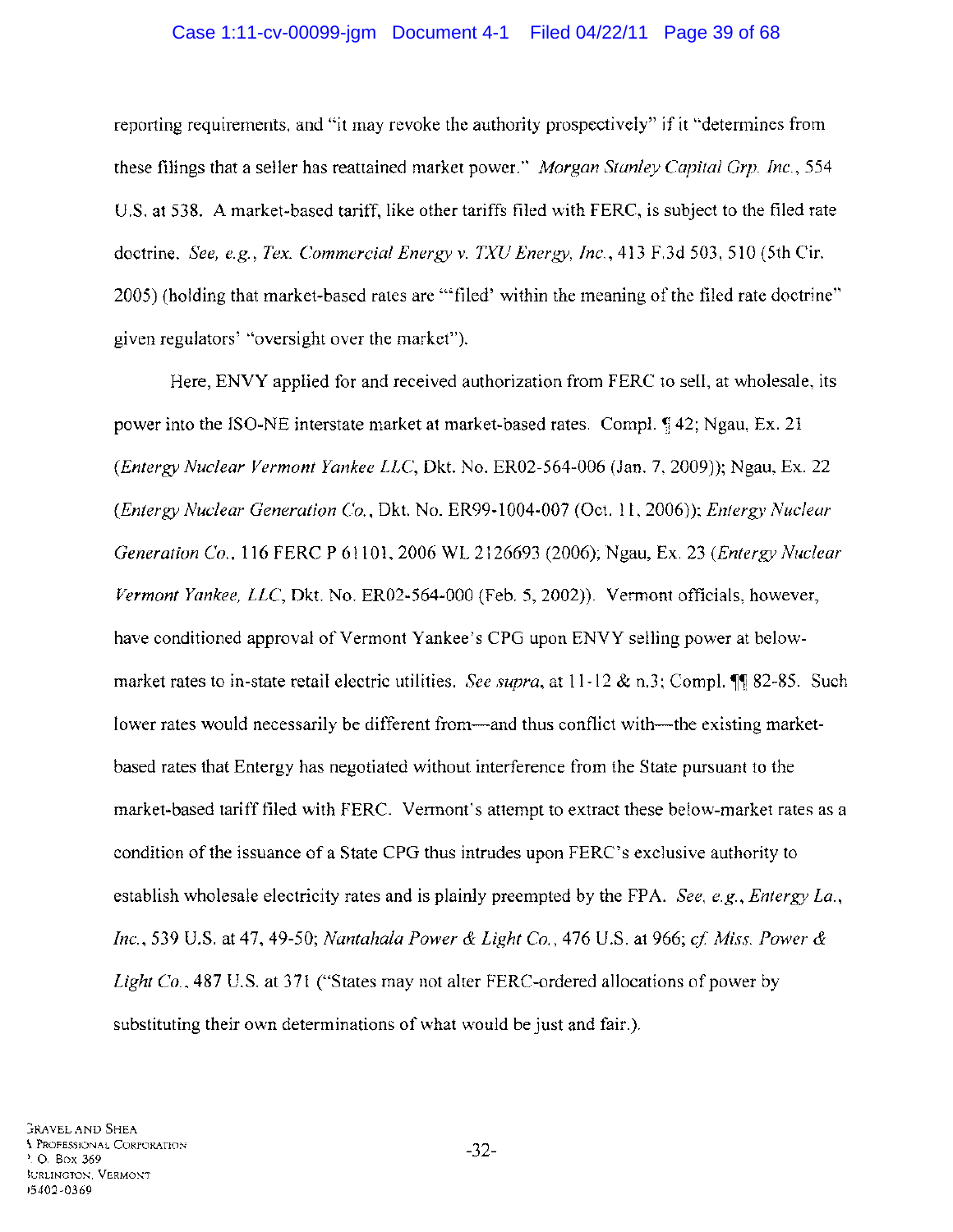## C. Plaintiffs Are Likely To Succeed On Their Claim That The Vermont Laws Violate The Commerce Clause.

Plaintiffs are also likely to succeed on the merits of their claim that Vermont's decision to condition approval of a new CPG for Vermont Yankee on ENVY providing favorable rates for *Vermont* retail electric utilities violates the Commerce Clause. This naked preference for in-state utilities has no legitimate local purpose, but rather is designed to benefit Vermonters at the expense of utilities and consumers in neighboring States. Vermont may not, consistent with the Commerce Clause, compel ENVY to discriminate among utilities in this manner.

The Supreme Court has interpreted the Commerce Clause "as a restriction on permissible state regulation" that applies "even in the absence of a conflicting federal statute." *Hughes* v. *Oklahoma,* 441 U.S. 322, 326 (1979). Based on this so-called "dormant" or "negative" aspect of the Commerce Clause, "[w]hen a state statute directly regulates or discriminates against interstate commerce, or when its effect is to favor in-state economic interests over out-of-state interests," the Supreme Court has "generally struck down the statute without further inquiry." *Brown-Forman Distillers Corp.* v. *NY. State Liquor Auth.,* 476 U.S. 573, 579 (1986); *see also Philadelphia* v. *New Jersey,* 437 U.S. 617, 624 (1978) ("[W]here simple economic protectionism is effected by state legislation, a virtually *per se* rule of invalidity has been erected. "). A state statute impermissibly discriminates against interstate commerce where it accords "differential treatment [to] in-state and out-of-state economic interests that benefits the former and burdens the latter." *Or. Waste Sys., Inc.* v. *Dep 't of Envtl. Quality,* 511 U.S. 93, 99 (1994).

Here, Vermont's scheme facially discriminates against interstate commerce because it requires ENVY to provide to retail electric utilities operating in the State (and thus serving Vermont residents) rates more favorable than those provided to retail electric utilities operating outside of Vermont (and thus serving residents of other States). This mandated preferential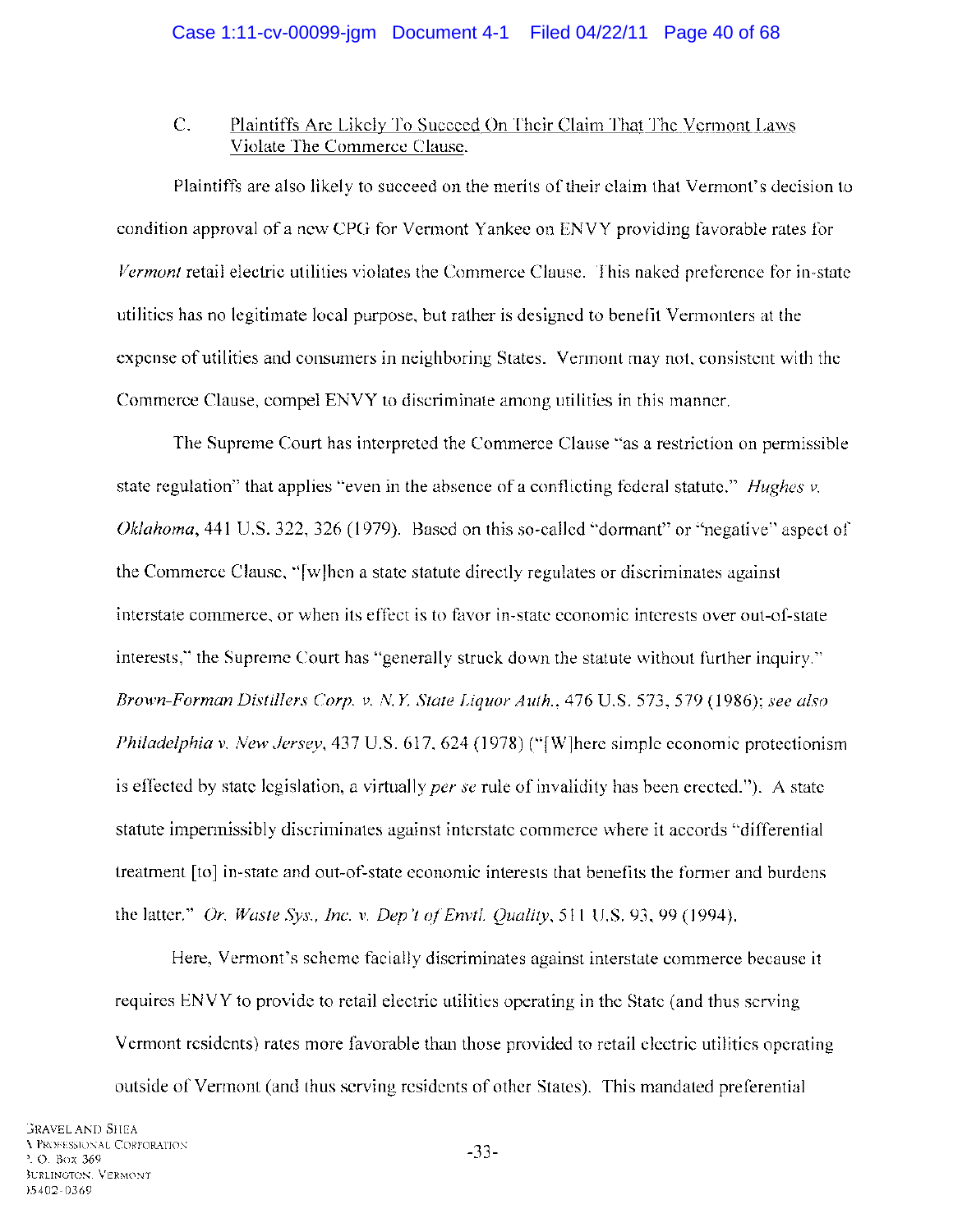treatment to in-state utilities contravenes *New England Power Co.* v. *New Hampshire,* 455 U.S. 331 (1982), which held that a New Hampshire statute requiring a hydroelectric generating company "at special rates adjusted to reflect the entire savings" attributable to its low costs violated the Commerce Clause because it was "designed to gain an economic advantage for New Hampshire citizens at the expense of New England Power's customers in neighboring states." *Id.* at 336, 339. The Court stated that New Hampshire's requirement "that its residents be given a preferred right of access, over out-of-state consumers ... is precisely the sort of protectionist regulation that the Commerce Clause declares off limits to the states." *Id.* at 338-39; *see also Brown-Forman Distillers Corp.,* 476 U.S. at 580 ("Economic protectionism is not limited to attempts to convey advantages on local merchants; *it may include attempts to give local consumers an advantage over consumers in other States.")* (emphasis added). Vermont's scheme discriminates against interstate commerce and out-of-state utilities and thus is equally unconstitutional.

## II. PLAINTIFFS WILL SUFFER IRREPARABLE HARM ABSENT A PRELIMINARY INJUNCTION.

Plaintiffs will manifestly suffer irreparable harm in the absence of preliminary relief because Vermont's statutory scheme threatens to shut down the Vermont Yankee Station. While ultimately the harm will be suffered by all Vermonters, Plaintiffs are suffering immediate and direct harm from Vermont's actions, harm for which no monetary award would be adequate compensation.

A preliminary injunction should be granted where a party will suffer damages for which there is no adequate remedy at law. *Sf. Albans Coop. Creamery, Inc.* v. *Glickman,* 68 F. Supp. 2d 380, 385 (D. Vt. 1999). In *St. Albans Cooperative Creamery,* dairy producers in the

Northeast were granted a preliminary injunction against the Secretary of Agriculture to enjoin **GRAVEL AND SHEA** \. PROFESSIONAL CORPORATION '. O. Box 369 IURLINGTON. VERMONT )5402-0369 -34-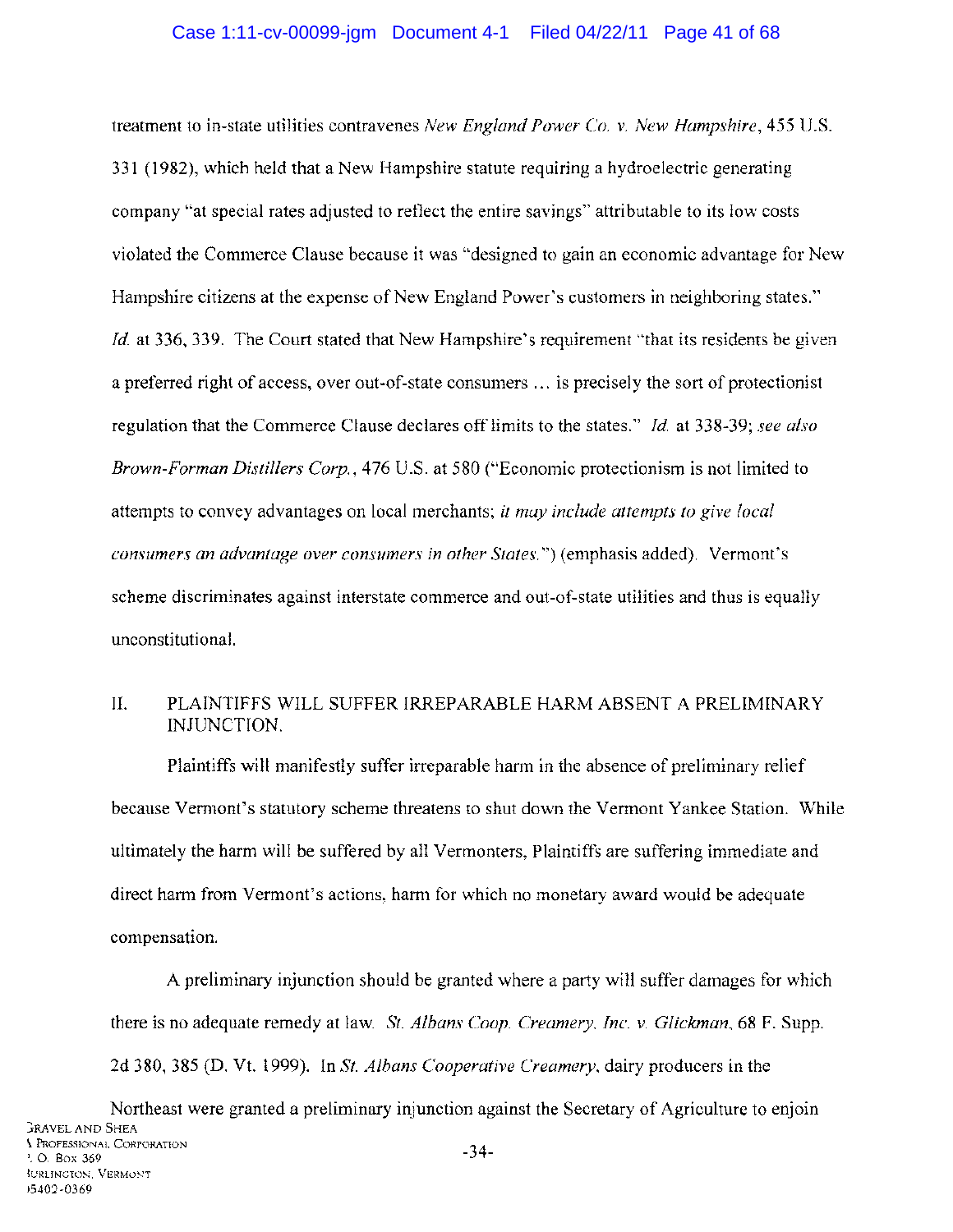## Case 1:11-cv-00099-jgm Document 4-1 Filed 04/22/11 Page 42 of 68

him from enforcing a final rule amending federal milk market orders. The dairy producers alleged that they would lose substantial amounts of income in the immediate future and suffer irreparable harm in the absence of a temporary restraining order. *Id.* at 385-86. The economic losses alleged by the dairy producers were irreparable because, once the new milk pricing system was implemented, the dairy producers would be unable to recover the lost revenue and there was no alternative remedy at law for the losses that would occur. *Id.* at 386.

Second Circuit law is also clear that an act threatening the destruction of an ongoing business concern constitutes irreparable harm. *See John* B. *Hull, Inc. v. Waterbury Petroleum Prods.,* 588 F.2d 24,28-29 (2d Cir. 1978). In numerous respects, the risk of the Vermont Yankee Station being shut down not only threatens the destruction of ENVY as an ongoing business concern in the long term, but also poses a major disruption of ENVY's business in the short term, which itself is sufficient irreparable harm to warrant a preliminary injunction. *See, e.g., Nemer Jeep-Eagle, Inc. v. Jeep-Eagle Sales Corp.,* 992 F.2d 430,435 (2d Cir. 1993) ("Major disruption of a business can be as harmful as termination.").

## A. Irreparable Harm From Loss Of The Vermont Yankee Station's Skilled Workforce.

Defendants' threat to shut down the Vermont Yankee Station in March 2012 is already causing harm to Plaintiffs because numerous skilled employees, who are extremely difficult and costly to replace, have recently left their jobs based on their concern that the Vermont Yankee Station may be shut down as of March 21,2012. More are likely to do so as that date approaches to the point that the loss of employees alone constitutes irreparable harm because it threatens the ability of the Vermont Yankee Station to operate.

Given the Vermont Yankee Station's highly demanding operational requirements, it must have a highly skilled, well-trained and dedicated workforce. The Vermont Yankee Station's

-35-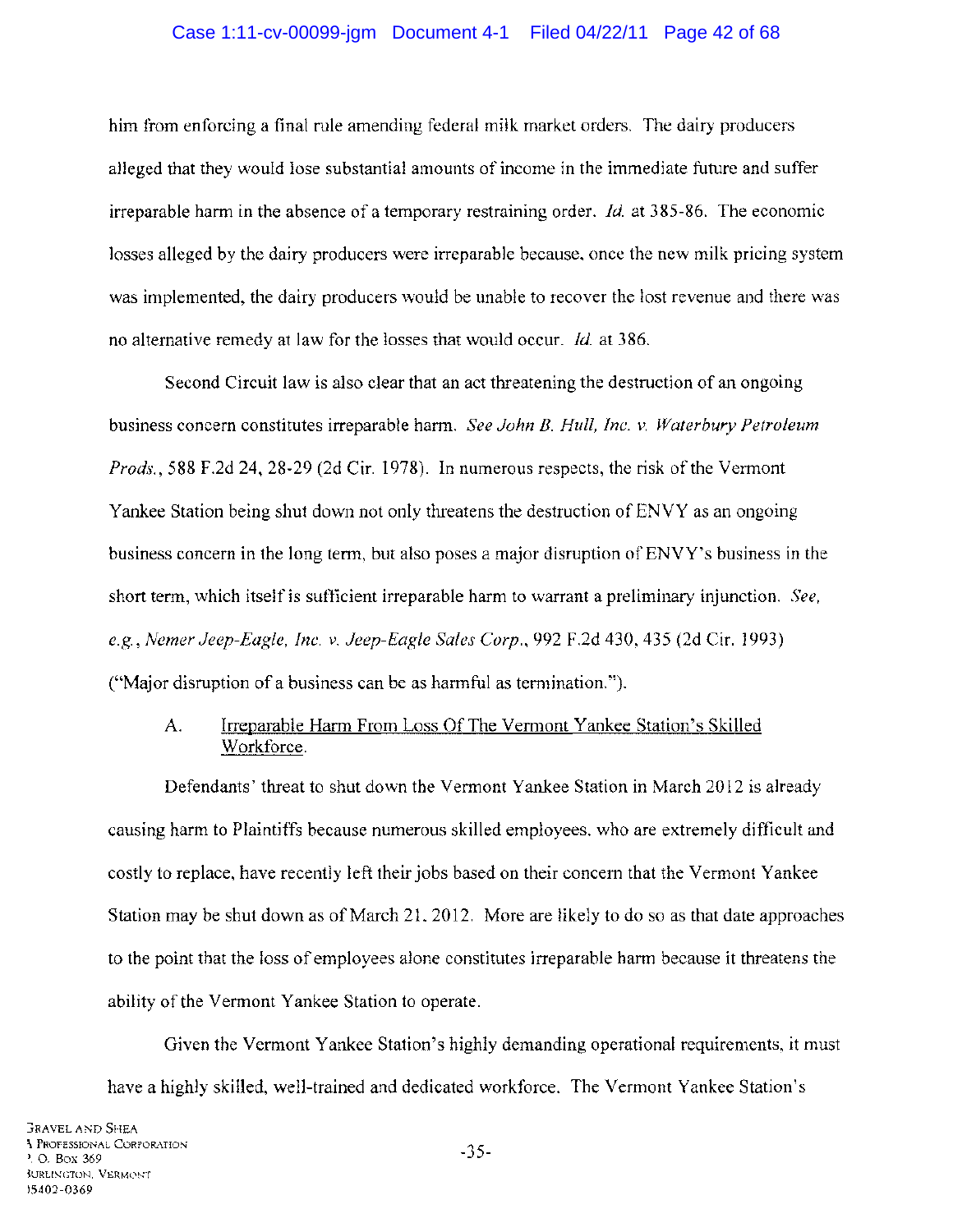### Case 1:11-cv-00099-jgm Document 4-1 Filed 04/22/11 Page 43 of 68

operators must have either an Operator License or a Senior Operator License issued by the NRC. Herron  $\mathbb{F}$  19. Because there are significant differences among nuclear facilities, these licenses are Vermont Yankee Station-specific. *Id.* In other words, the Operator License for another nuclear generating facility does not qualify the license holder to operate Vermont Yankee Station. Even if a skilled operator from another plant wished to relocate to the Vermont Yankee Station, that operator would first need to complete the specific requirements to obtain an Operator License or Senior Operating License for the Vermont Yankee Station before he or she could be an operator there. *Id.* 

The Operator-License training and application process is lengthy. A Vermont Yankee Station Operator License or Senior Operator License requires the successful completion of a 24 month training program with written examinations and field demonstration examinations that are administered by the NRC. *Id.*  $\sqrt{20}$ . Even after such licenses are obtained, operating crews return to the plant simulator and training facility every six weeks for one week of further training and requalification. *Id.* Training for Vermont Yankee Station technicians is also specific to the particular position and typically requires up to 12 months of initial training with annual retraining and requalification.  $Id<sup>15</sup>$  Moreover, because the commercial nuclear power industry has not been a growth industry for many decades, the number of people who have chosen to enter the industry has been limited. *Id.*  $\frac{1}{2}$  21. There are 104 operating nuclear facilities in the United States, and the competition to hire the best workers is intense. It is not uncommon for nuclear plant operators to offer both financial and non-financial incentives to entice workers to move. *Id.* 

<sup>&</sup>lt;sup>15</sup> Vermont Yankee Station's training programs are accredited by the Institute for Nuclear Power Operations ("INPO"), a nuclear industry association that was formed to promote the highest levels of excellence in safety in the operation of commercial nuclear facilities and imposes standards higher than those imposed by the NRC. Herron  $\epsilon$  17.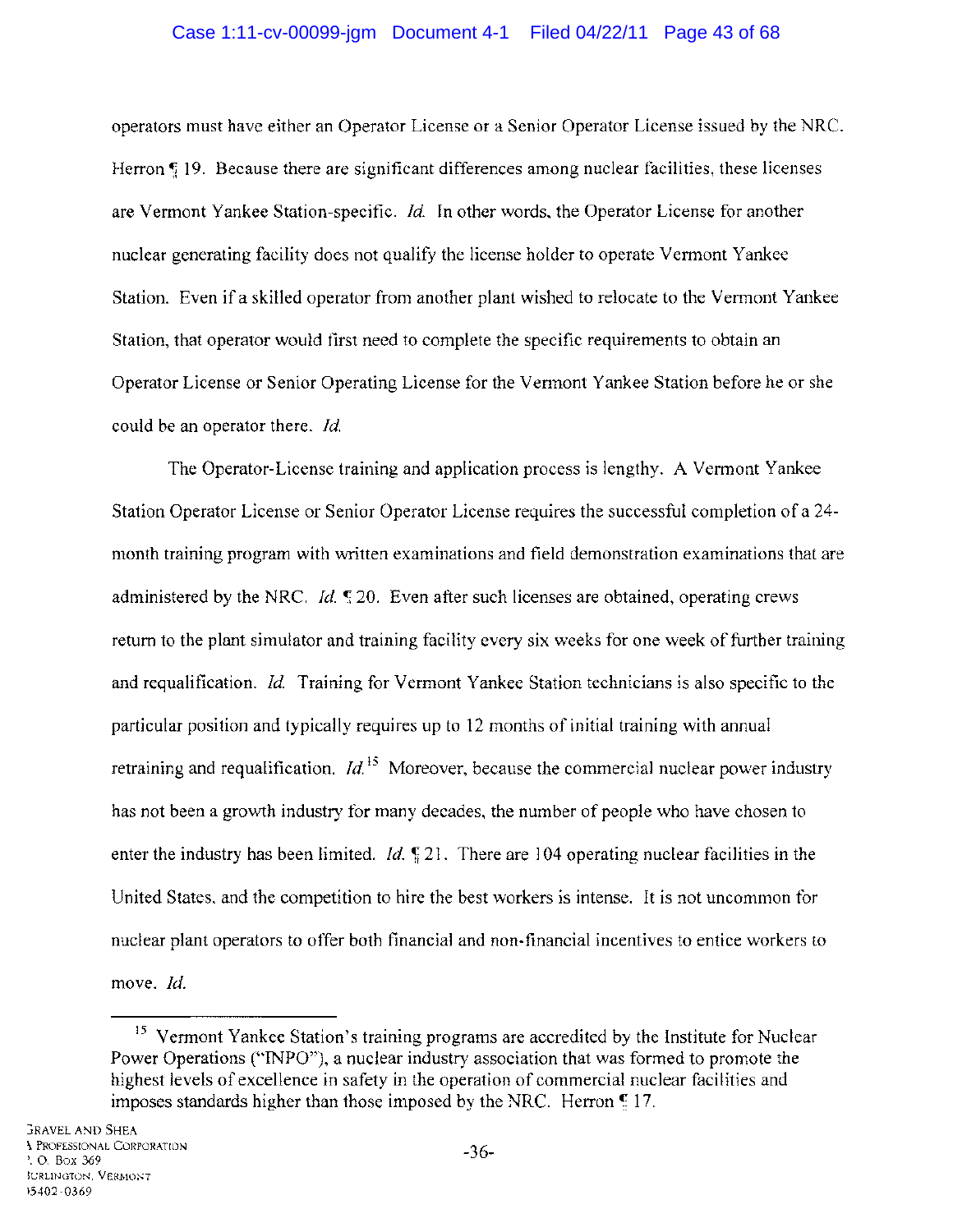In this environment, the current uncertainty as to whether the Vermont Yankee Station will be allowed to continue operating after March 2012 is making it difficult for the Vermont Yankee Station to retain the highly specialized and skilled personnel needed to operate the plant. In the past few years, the number of employees who have chosen to leave Vermont Yankee Station and seek employment elsewhere has increased significantly. In 2010, the attrition rate the percentage of employees who left the Vermont Yankee Station to work elsewhere-rose to over 8 percent, an increase over prior years. *Id.*  $\frac{4}{3}$  24-25. In 2011, the attrition rate is on track to meet or exceed the 2010 rate. *Id.*  $\mathbb{I}$  25. Exit interviews conducted with departing Vermont Yankee Station employees reveal that the concern over the plant's future beyond March 2012 is a recurring reason for the departures; for example, in just the first three months of 2011, 8 of 13 departing employees cited "relicensing" as either the primary or secondary reason for their decision to leave. *Id.* 127.

This same uncertainty is making it difficult, if not impossible, for Plaintiffs to find replacement workers of the highest quality for these positions. While Vermont Yankee Station operators may well be willing to make the training commitment required to become licensed to operate other facilities in the expectation of longer-term job security, operators at other facilities are very unlikely to make the training commitment required to become licensed to operate Vermont Yankee Station given the present uncertainty. *Id.* 122; *see also* Kee 14. Indeed, on March 17,2009, the Public Oversight Panel of the General Assembly issued its Report for the Vermont Yankee Reliability Assessment and found that the "contentious discourse" occurring within the Vermont government regarding the future of the Vermont Yankee Station was itself harming ENVY's ability to attract and keep skilled workers:

> It is not our intention to take sides in this discourse. Our point is that the nature of the current discourse has the potential to impede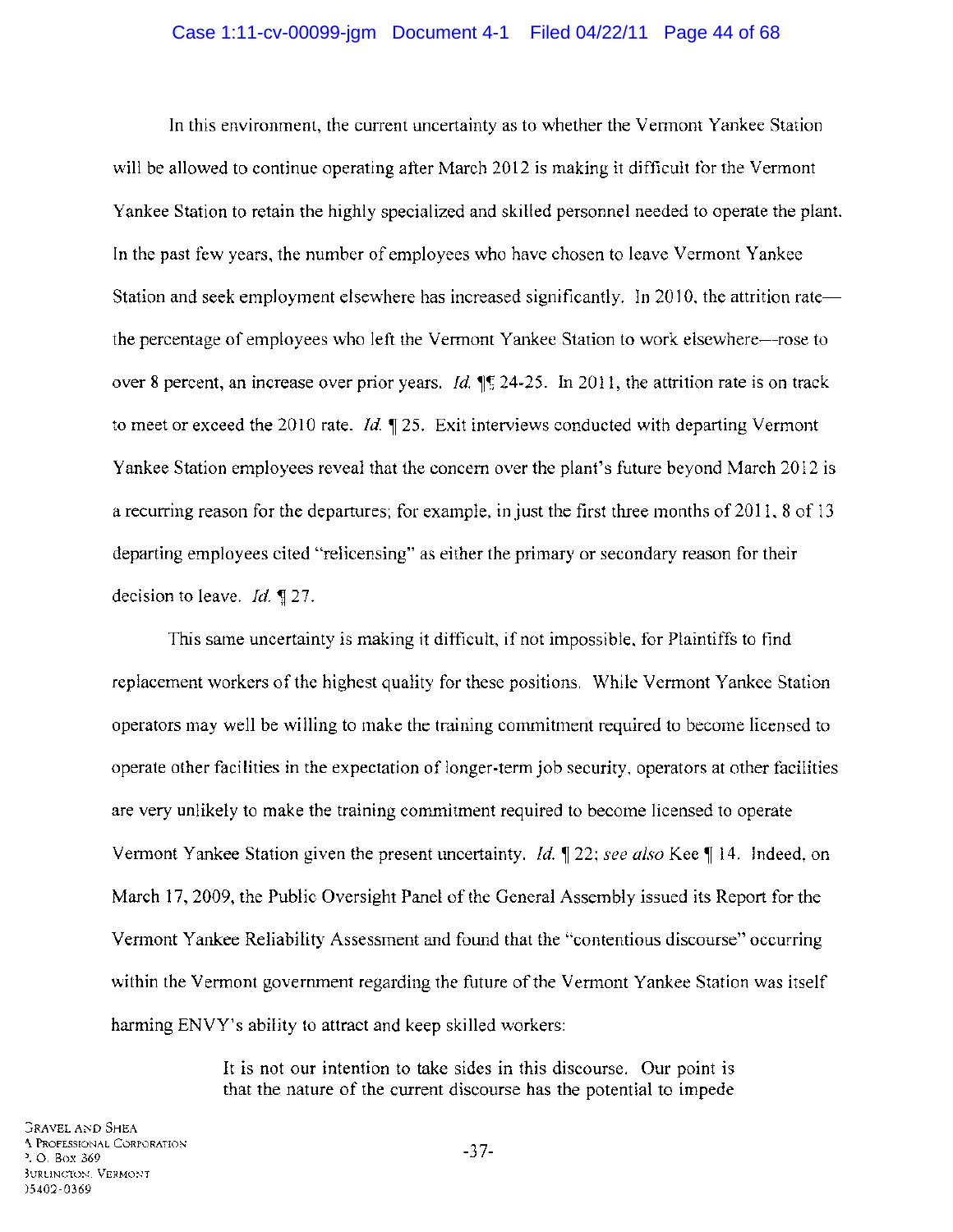## Case 1:11-cv-00099-jgm Document 4-1 Filed 04/22/11 Page 45 of 68

reliability, particularly because it *raises barriers to Vermont Yankee's ability to attract the needed skilled workers in a highly competitive nuclear job market.* 

Ngau, Ex. 24 (Public Oversight Panel, *Comprehensive Reliability Assessment o/the Vermont Yankee Nuclear Power Plant,* Mar. 17,2009), at 38 (emphasis added).

Accordingly, absent a preliminary injunction that would allay workers' concerns about an imminent shutdown in less than a year, Plaintiffs may prevail in this litigation only to find that the skilled workers needed to continue operating the plant have left. *See* Herron  $\sqrt{28}$ . These problems will only be magnified if the Vermont Yankee Station is actually shut down while this case is pending.

## B. Irreparable Harm From Preparation For The Fall 2011 Refueling Outage.

Plaintiffs will soon suffer a second type of irreparable harm from the threat of a March 21,2012 shutdown, again even before the shutdown actually occurs. Specifically, Plaintiffs must decide by July 7, 2011, whether to make substantial investments necessary to continue operation of the plant past March 21, 2012. If Plaintiffs make those investments but the Vermont Yankee Station is shut down before the trial on the merits of this action, then the investments will be impaired and possibly lost entirely—even if Plaintiffs ultimately prevail at the trial on the merits.

Specifically, the Vermont Yankee Station has mandatory refueling outages scheduled approximately every 18 months. These outages are necessary because, over time, the nuclear fuel in the reactor core produces less and less heat and consequently less and less electricity.<sup>16</sup> There are 368 fuel assemblies in the reactor core of Vermont Yankee Station. During each refueling outage, one-third of the reactor core—approximately 120 fuel assemblies—is replaced

 $16$  The heat generated by the nuclear reaction converts water to steam, and the pressure from that steam is processed into a turbine generator that produces electricity. Herron  $\epsilon$  11.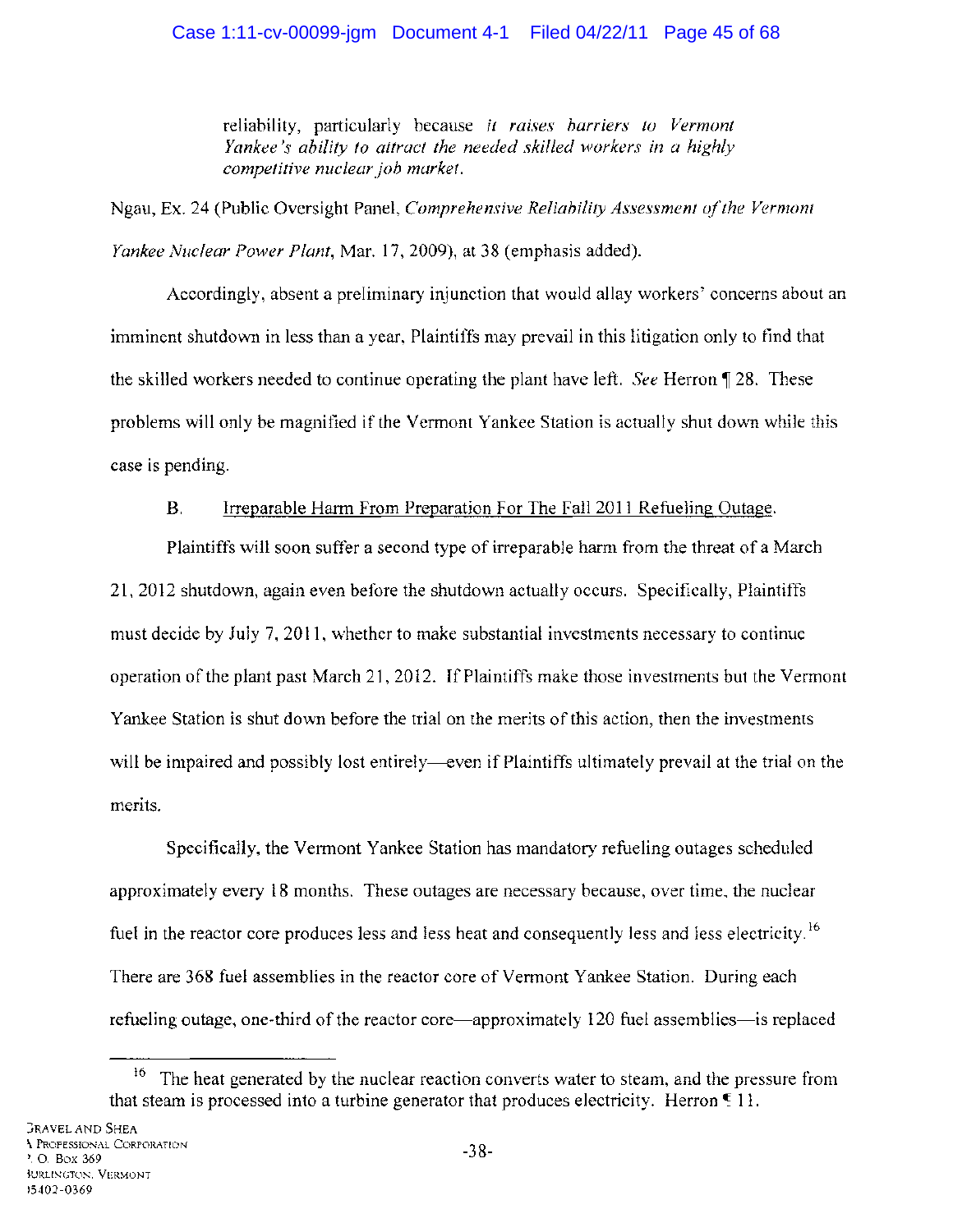#### Case 1:11-cv-00099-jgm Document 4-1 Filed 04/22/11 Page 46 of 68

with new fuel assemblies. Herron  $\P$  29. Additionally, during the refueling process, workers perform NRC-required inspections, testing, and other work that cannot safely be performed while the reactor is operating. *Id.* 130. During a typical Vermont Yankee Station outage, there are approximately 5,000 tasks to be performed during an approximately 25 day period. *Id.*  $\frac{1}{2}$  31. To perform these tasks, approximately 800 to 1,000 supplemental skilled worker are brought in from other Entergy nuclear facilities, craft labor unions and outside contractors. *Id.* These supplemental workers and Vermont Yankee Station's regular employees work on an around-theclock basis, seven days a week during the refueling outage. *Id.* 131.

The Vermont Yankee Station's next outage is scheduled for October 2011, and for several reasons, it cannot be postponed. *First,* to avoid potential disruptions to reliability of service from the lack of sufficient electric generating capacity, outages of large generating facilities like the Vermont Yankee Station need to be scheduled during the fall and spring seasons when temperatures are relatively mild and electricity demand is below the peak levels experienced during the summer and winter seasons. *Id.* **54.** *Second*, any delay in the outage exceeding 30 days will require a re-analysis of the nuclear core and, if the delay significantly exceeds 30 days, re-design and re-fabrication of the new fuel assemblies to be installed, which would extend the outage by several weeks during which ENVY would lose millions of dollars in revenues. *Id.* <sup> $\text{q}$ </sup> 35. *Third*, Vermont's winter weather presents major risks and complications if the October 2011 outage were postponed to any significant extent: the skilled temporary workers needed to perform the thousands of tasks during the outage may be unwilling to work in Vermont during the winter and winter weather can disrupt the precise time tables required for these tasks, including disrupting the movement of large trucks and other pieces of heavy equipment. *Id.* 136. *Fourth*, the Vermont Yankee Station's NRC license requires certain

-39-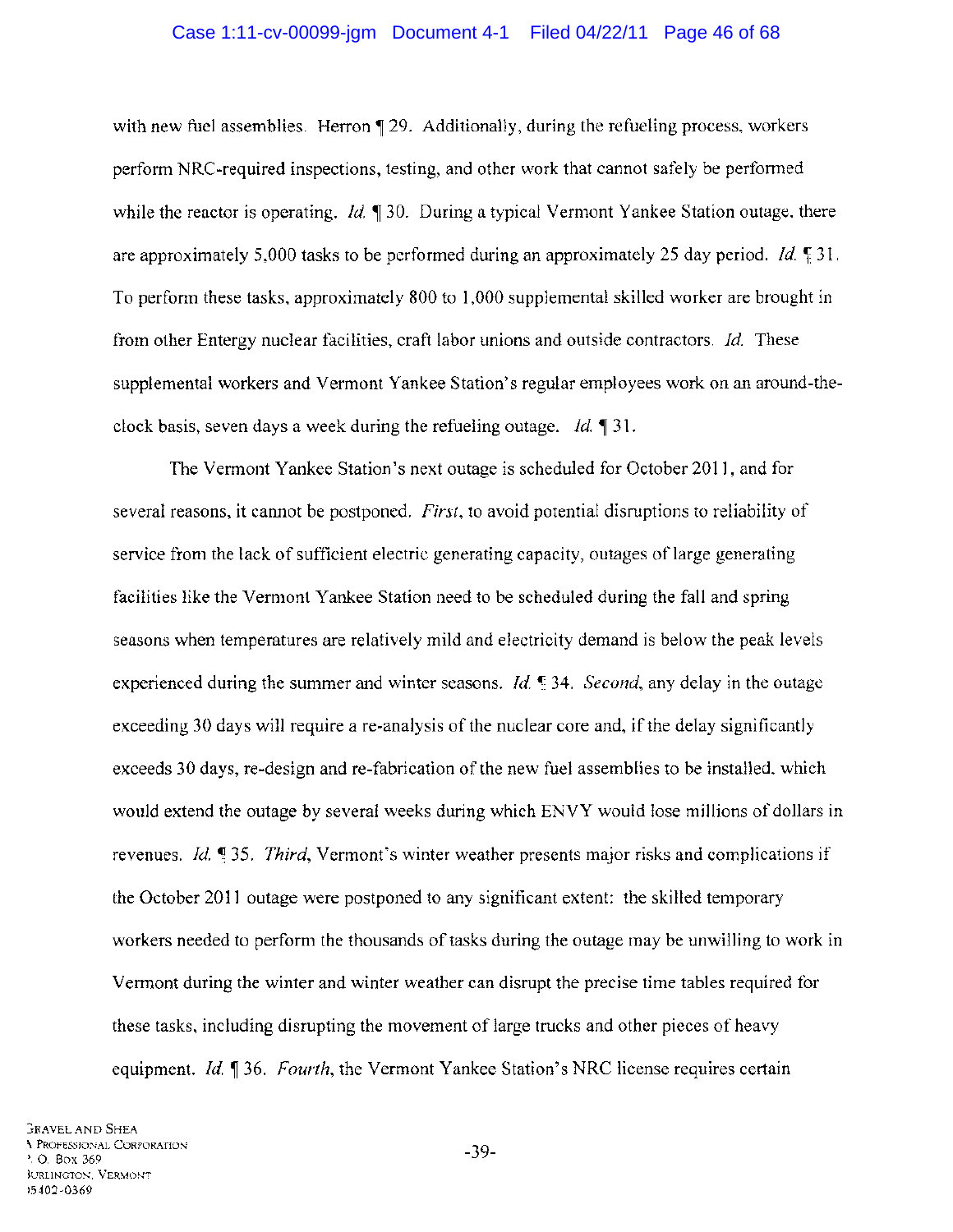### Case 1:11-cv-00099-jgm Document 4-1 Filed 04/22/11 Page 47 of 68

mandatory inspections that can only be safely and efficiently performed during an outage. The mandatory NRC inspections and testing now scheduled to be done during the October 2011 refueling outage cannot be delayed beyond mid-February 2012 or after the winter weather period has passed. *Id.* 137.

Certain decisions with major financial consequences must be made well in advance of the October 2011 outage. As an initial matter, ENVY has a contractual deadline of July 7, 2011 to place its order to fabricate the nuclear fuel assemblies that will be installed during the outage. *Id.*  <sup>~</sup>39. The July 7 deadline is necessary to provide the fabricator sufficient time to fabricate the fuel assemblies and ship them to Vermont Yankee Station in time for the October 2011 outage. *Id.* Once ENVY issues the fabrication order, ENVY becomes irrevocably committed contractually to pay for the fabrication services, the total cost of which falls in the range of \$5-10 million. *Id.* (The entire value of the fuel assemblies exceeds \$60 million. *Id.*  $\mathbb{I}$  42.)<sup>17</sup> Because fuel assemblies that are fabricated for Vermont Yankee Station are tailored to the particular technical specifications of that facility, they cannot then be used in another nuclear facility, at least not without incurring tens of millions of dollars of additional costs to re-fabricate the assemblies for use at another facility run by an Entergy corporate affiliate or for sale to another nuclear power plant. *Id.*  $\mathbb{I}$  19, 41. Once the new fuel assemblies are placed into the refueling pool (which typically occurs one month before the start of the refueling outage), they become mildly contaminated with radioactive compounds that are in the refueling pool water, making it even costlier to re-purpose them for use elsewhere. *Id.*  $\leq 41$ . And once the new fuel assemblies are loaded into the core, they become highly radioactive and impossible to use in any other nuclear power plant, such that their only valuable use would be as fuel for the Vermont Yankee

 $17$  Similarly, as discussed above, the fuel outage requires Plaintiffs to incur the substantial costs of hiring the supplemental skilled workers.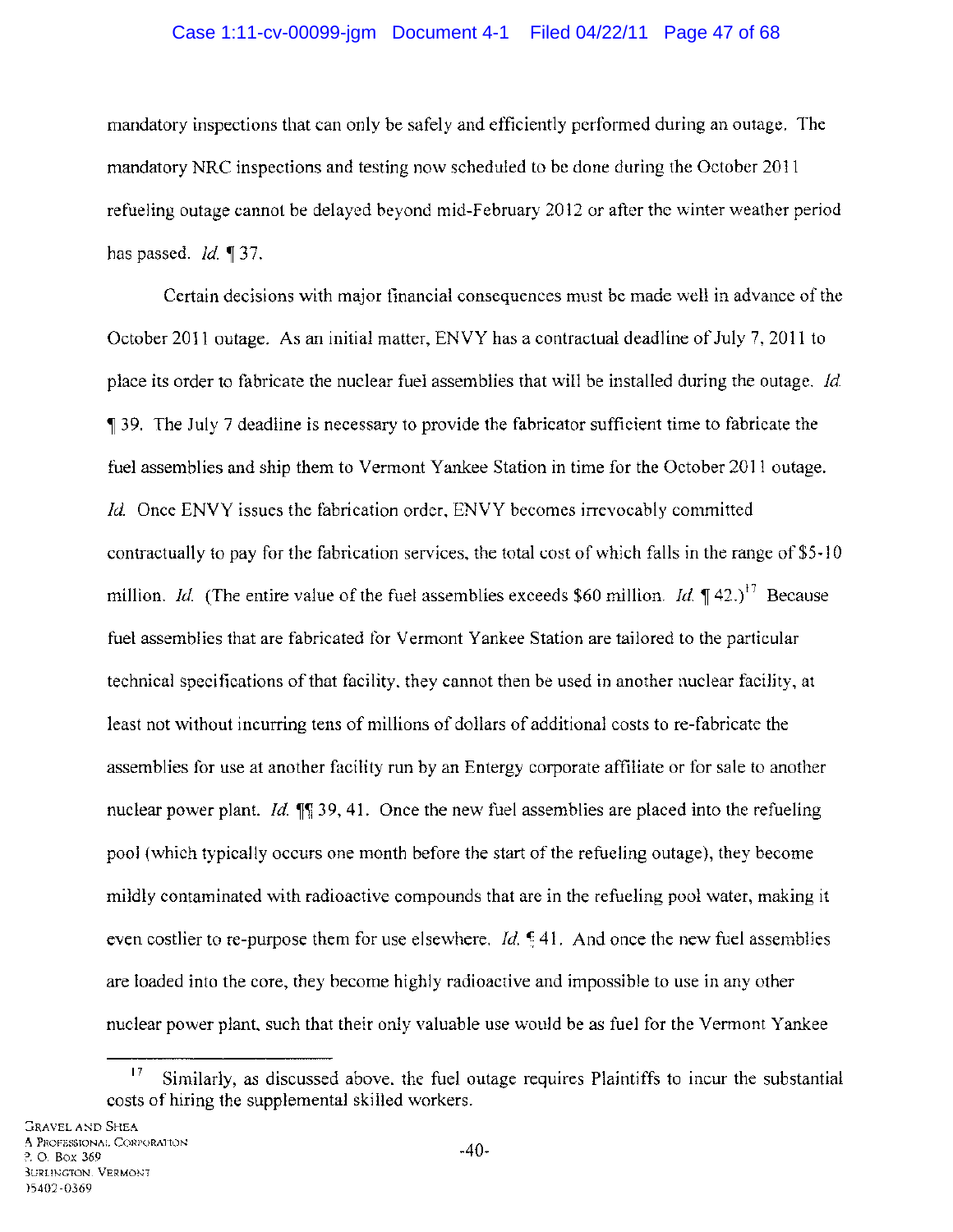### Case 1:11-cv-00099-jgm Document 4-1 Filed 04/22/11 Page 48 of 68

Station. *Id.*  $\parallel$  42. ENVY therefore needs to make increasingly costly commitments to prepare for refueling the Vermont Yankee Station, beginning as early as July 7, 2011, if the plant is to continue to operate beyond March 21, 2012. *Id.* If, on the other hand, Plaintiffs choose not to refuel the Vermont Yankee Station, the plant will become uneconomic to operate because the reactor core will become depleted and the plant will continually decrease while operating costs remain largely constant. *Id.*  $\sqrt{44.46}$ <sup>18</sup> The only way to avoid these substantial operating costs will be to permanently shut down the plant. *Id.*  $\sqrt{47}$ .

Whether Plaintiffs could recover any of these lost expenses and revenues from the State of Vermont through a state-court suit (or, thereafter, a federal regulatory takings claim) is highly uncertain. *See Alger* v. *Dep 't of Labor and Indus.,* 917 A.2d 508, 520 (Vt. 2007) (explaining that instances in which the state eradicates a public nuisance do not qualify as a compensable takings); *Chioffi* v. *City of Winooski,* 676 A.2d 786, 788 (Vt. 1996) (explaining that "regulatory delay cannot normally give rise to a temporary takings claim"); *Donohue* v. *Paterson,* 715 F. Supp. 2d 306, 316 (N.D.N.Y. 2010) ("The Second Circuit has stated that where a federal remedy to recover pecuniary losses is barred under the Eleventh Amendment, irreparable harm is present.") (citing *United States* v. *State of New York,* 708 F.2d 92, 93 (2d Cir. 1983». In such circumstances of quantifiable but potentially unrecoverable money damages, irreparable harm is established. *See, e.g., Nat* 'I *Elee. Mfrs. Ass'n* v. *Sorrell,* 72 F. Supp. 2d 449,454 (D. Vt. 1999)

<sup>&</sup>lt;sup>18</sup> Specifically, beginning around mid-September 2011, the Vermont Yankee Station's power output will drop below the plant's full capacity-which is another reason the refueling outage cannot be delayed much past October-and will continue to drop by approximately 1.5 percent per week. Despite that continuing drop in power output, operating costs will remain essentially constant—more than \$6 million per month—as long as the plant remains operating, because the NRC's regulations, and ENOl's own rules, do not permit any reductions in the plant's workforce or any cutbacks in operational, safety, or security requirements while the plant is in operational mode. With shrinking revenues and essentially constant costs, it will become impossible for the plant to operate economically if new fuel assemblies are not loaded into the Vermont Yankee Station's reactor core in October. Herron  $\P$  44-46.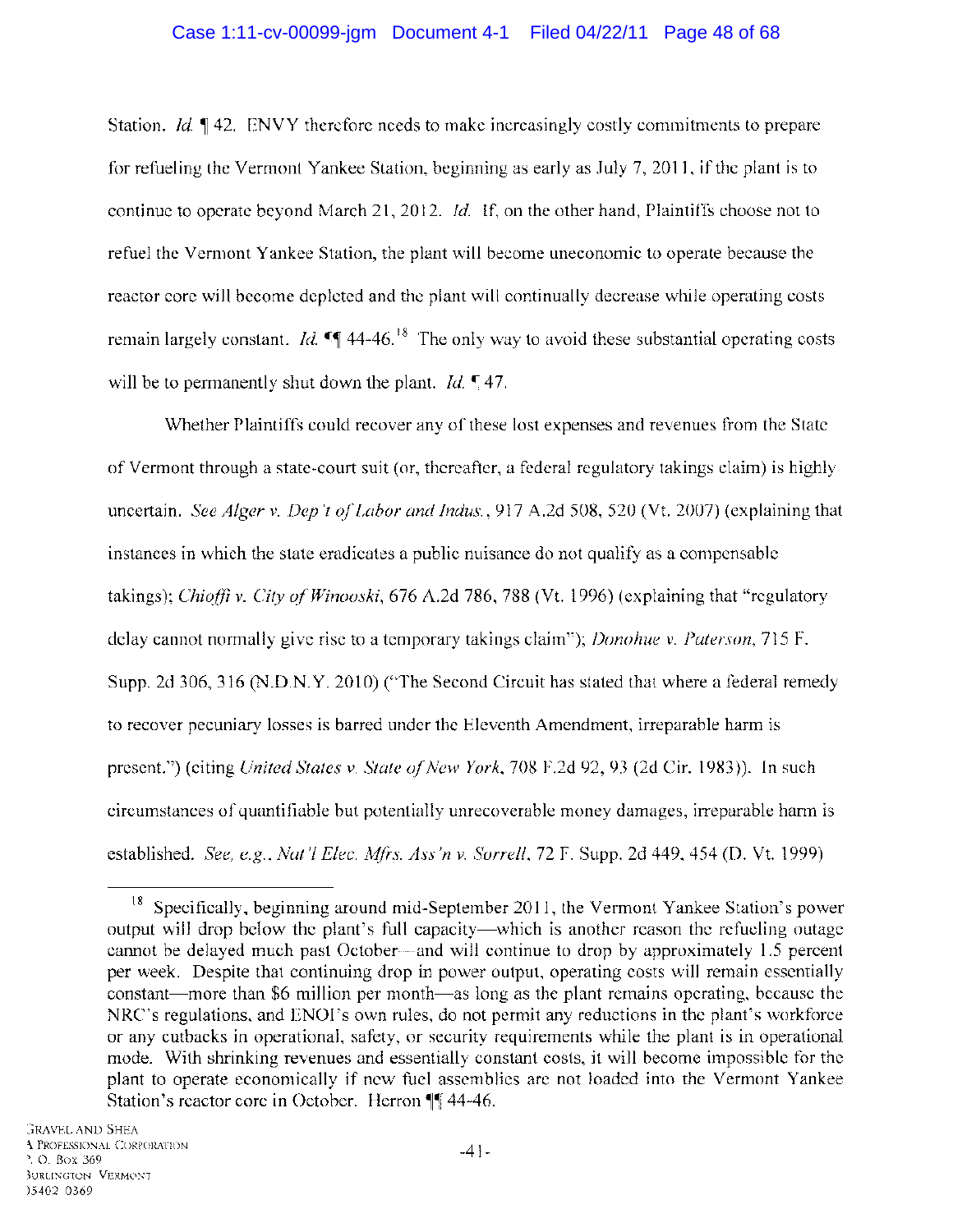## Case 1:11-cv-00099-jgm Document 4-1 Filed 04/22/11 Page 49 of 68

("Even should the plaintiff ultimately prevail here, it could not recover any funds expended in complying with Vermont's ... law because the state defendants are protected by the Eleventh Amendment."), *vacated on other grounds,* 272 F.3d 104 (2d Cir. 2001); *Entergy Ark., Inc.,* v. *Nebraska,* 210 F.3d 887, 899 (8th Cir. 2000) ("The importance of preliminary injunctive relief is heightened in this case by the likely unavailability of money damages should the Commission prevail on the merits of its claims. Relief in the form of money damages could well be barred by Nebraska's sovereign immunity.").

## C. Irreparable Monetary Losses From A "Temporary" Shutdown That May Be Irreversible.

If, absent a preliminary injunction, Vermont is permitted to shut down the Vermont Yankee Station on March 21, 2012 federal regulations may prevent the Vermont Yankee Station from re-starting should Plaintiffs subsequently prevail at the trial on the merits, thus making the "temporary" shutdown permanent and causing Plaintiffs loss of revenues not only during the pendency of the litigation, but for the twenty years remaining under the recently issued federal NRC renewal license for the Vermont Yankee Station. Specifically, a nuclear power plant must submit a written certification to the NRC within thirty days of the decision permanently to cease operations.<sup>19</sup> Kee  $\P$  24; Kee, Ex. 4; Kee, Ex. 5 (10 C.F.R. § 50.82(a)(1)(i)). Although the NRC Regulatory Guide discusses the evaluation of a possible withdrawal of the certification "on a case-by-case basis," Kee, Ex. 4 at 1.184-8, the likelihood that such a withdrawal would succeed is difficult to predict as it has never been attempted. Kee  $\mathbb{H}$  24-25. Similarly, Vermont might

<sup>&</sup>lt;sup>19</sup> Although the regulations speak in terms of "permanent" cessation, Kee, Ex. 4 (NRC) Office of Nuclear Research, *Regulatory Guide* 1.184, *Decommissioning of Nuclear Power Reactors,* at 1.184-7 (July 2000)), the requirement to file a certificate appears to apply because the regulations do not contemplate temporary cessation. Moreover, absent a preliminary injunction and prior to the trial on the merits, ENVY and ENOl would not know how long a temporary cessation would last or whether ENVY and ENOl would ultimately prevail at the trial on the merits (in the event they lost, and then lost on appeal, any cessation would be permanent).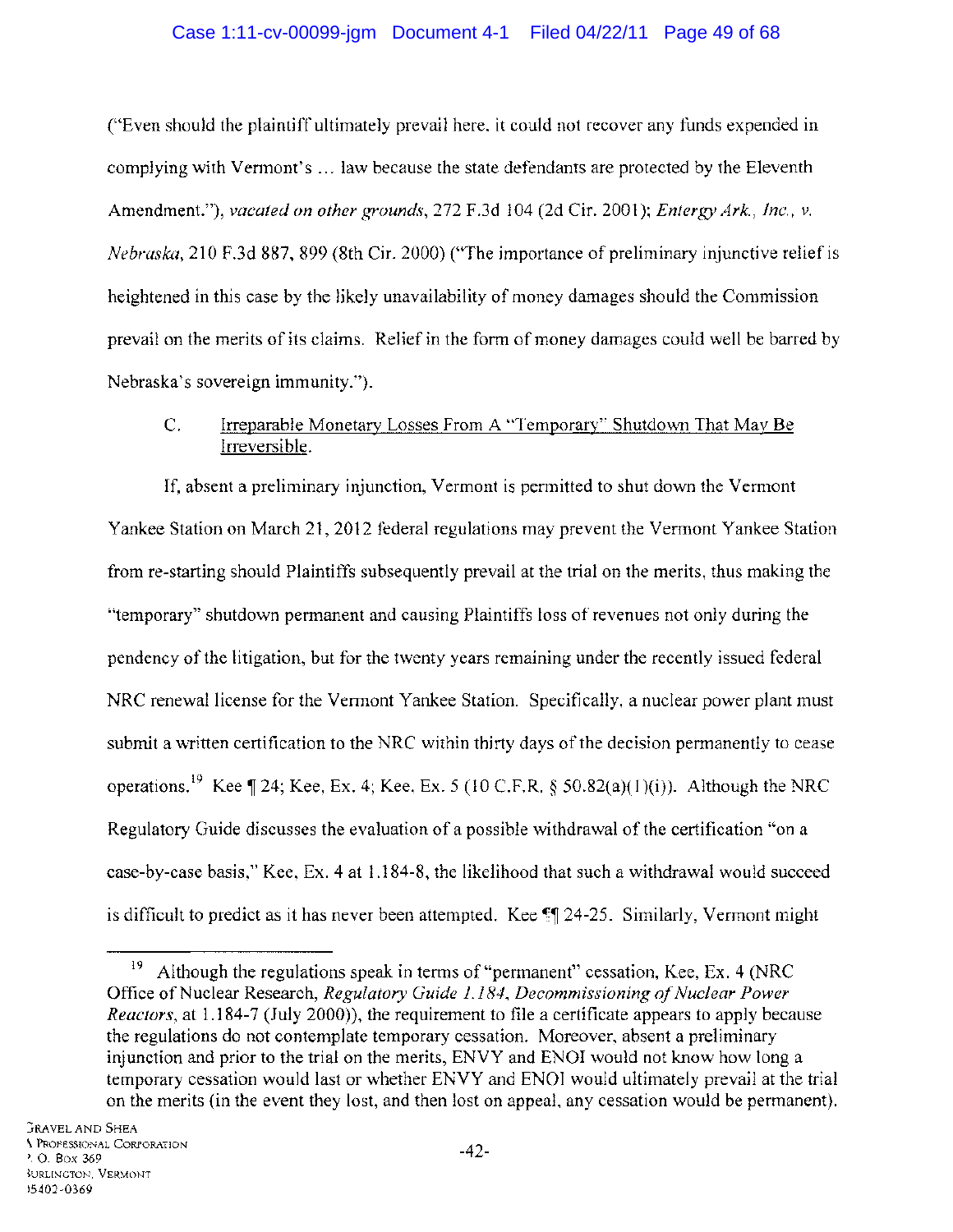### Case 1:11-cv-00099-jgm Document 4-1 Filed 04/22/11 Page 50 of 68

assert that, as a matter of Vermont law, the Vermont Yankee Station must be decommissioned rather than kept in a state of readiness for possible restart. *Id.*  $\parallel$  27. If the Vermont Yankee Station is permanently shut down on March 21, 2011, it would lose profits from operation during the 20-year NRC license renewal period and it would incur substantially higher decommissioning costs than if it continued to operate until 2032. *Id.* <sup>o</sup> 30-35. According to the GDS Study, decommissioning the Vermont Yankee Station in 2012 rather than 2032 using the SAFSTOR method will cause an increase in the decommissioning cost from \$58.7 million to \$86.4 million (in 2006 dollars). Kee § 31 & Ex. 7 at 6-6.

Moreover, the State of Vermont is reneging on a prior agreement regarding the manner in which Vermont Yankee may be decommissioned. Instead of the SAFSTOR method, which is specifically provided for in the MOU, and which, while still expensive, would permit ENVY to gradually decommission Vermont Yankee over 60 years, the State of Vermont is now insisting on the DECON method. Ngau, Ex.  $10^{20}$  Under the DECON method, the equipment, structures, and portions of a facility and site containing radioactive contaminants are removed or decontaminated to a level that permits the property to be released for unrestricted use shortly after cessation of operations. *See* Kee, Ex. 7 at 6-1. If the Vermont Yankee Station is forced to use the DECON method, the excess cost will constitute further irreparable harm.

These costs are irreparable because the prospect of their recovery from the State of Vermont is uncertain, *see supra,* at 40-41, especially because they could amount to hundreds of millions of dollars, *see Long Island Lighting Co.,* 628 F. Supp. at 661 ("While the harm posed by LILCO's inability to test its [emergency plan, necessary to begin operations] is largely economic, it is of such huge proportions as to threaten harm that cannot be adequately

 $20$  The Vermont General Assembly has attempted to renege on this agreement before, but the legislation in question was vetoed by then-Governor Douglas. *See* Ngau, Ex. 18 at 4-5.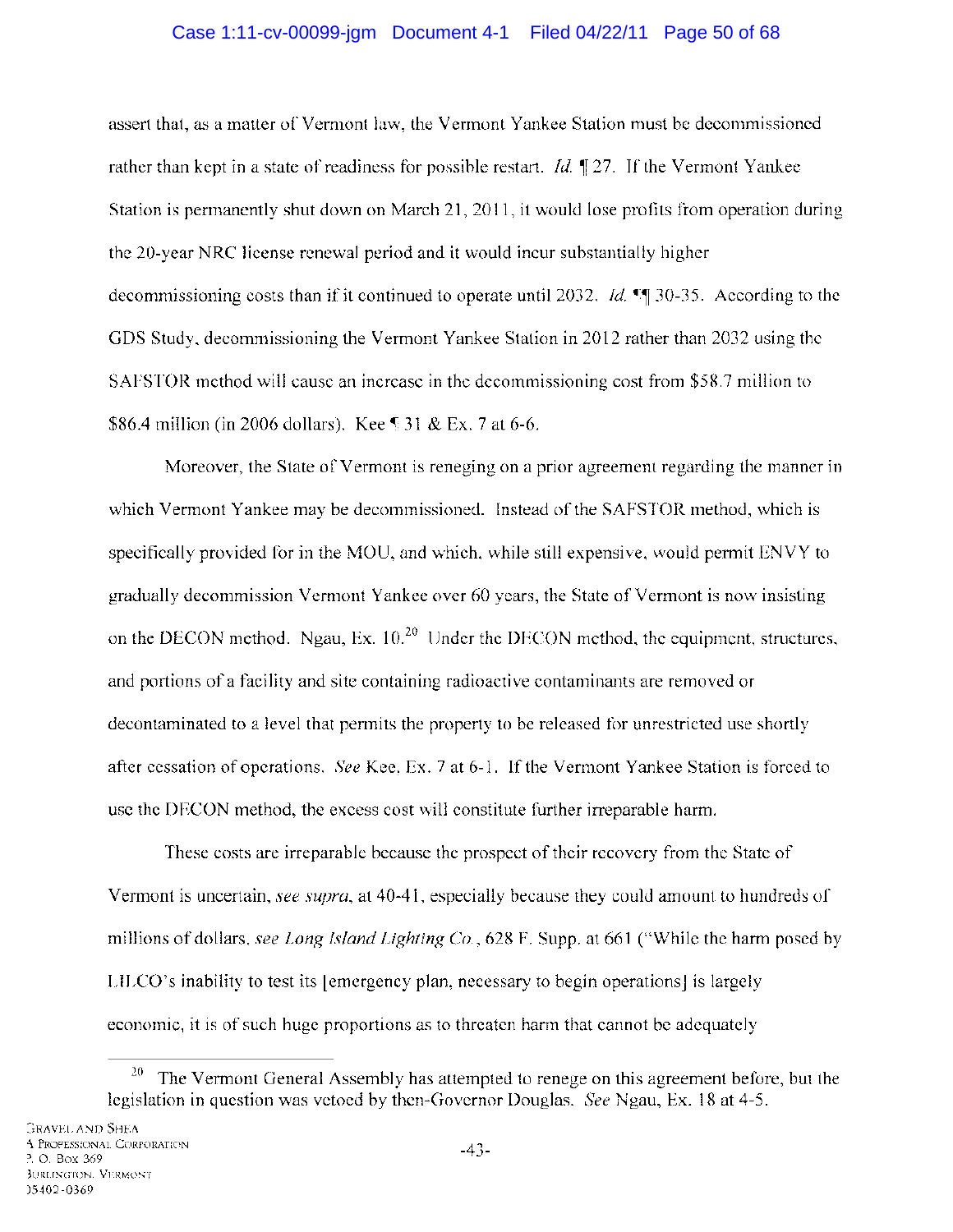### Case 1:11-cv-00099-jgm Document 4-1 Filed 04/22/11 Page 51 of 68

compensated after the fact by money damages."). They are also irreparable because they involve destroying a business, a harm that goes beyond mere financial loss. *See, e.g., Semmes Motors, Inc.* v. *Ford Motor Co.,* 429 F.2d 1197, 1205 (2d Cir. 1970) (affirming the grant of a preliminary injunction because the right to continue a business is not measurable in monetary terms); *Roso-Lino Beverage Distribs., Inc.* v. *Coca-Cola Bottling Co.,* 749 F.2d 124, 125-26 (2d Cir. 1984) *(per curiam)* ("The loss of Roso-Lino's distributorship, an ongoing business representing many years of effort and the livelihood of its husband and wife owners, constitutes irreparable harm.").

But even if it were possible as a matter of federal and state regulation temporarily to shut down the Vermont Yankee Station and keep it in a state of readiness for restart, Plaintiffs would incur substantial costs during that period of time (including maintaining the plant and complying with any NRC or Vermont requirements for possible approval of restart), with no revenues. These costs (and hence losses) would be millions of dollars per month. Kee  $\sqrt{28}$ .

### D. Irreparable Harm From Loss Of Long-Term Power Contracts.

Contracts between energy retailers and energy wholesalers are typically made one year or more in advance. Kee  $\llbracket$  16. Because the entire purpose of long-term contracts is to have an economically predictable source of supply, the uncertainty created by Vermont's plan to shut down the Vermont Yankee Station on March 21,2012 has made it difficult for ENVY to enter into such contracts. *Id.*  $\parallel$  19. Those contracts that ENVY has been able to enter for post-March 21, 2012 supply have had to include a contingency provision excusing ENVY from performance in the event that the Vermont Yankee Station does not generate power, and this contingency provision (because it increases uncertainty to the retailer) necessarily results in the contract being less valuable to the retail utility, which correspondingly will pay a lower price to ENVY. *Id.*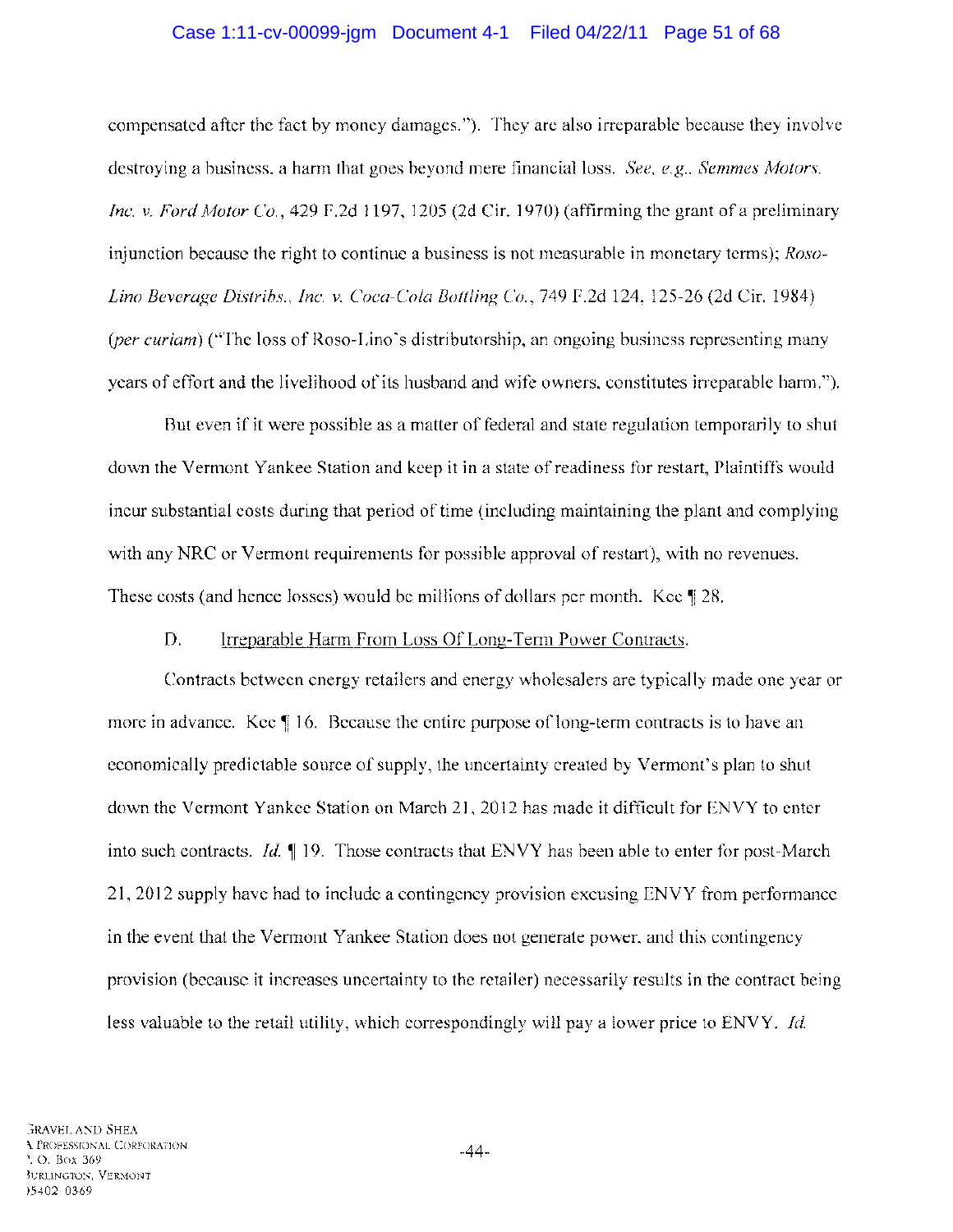$~$  19-20.<sup>21</sup> Other retail utilities, including those that have contracted with ENVY in the past, are likely to be unwilling to enter into long term contracts with ENVY that contain this contingency provision, and instead turn to other wholesale suppliers. *Id.* 121.

These losses are difficult to quantify and are therefore irreparable. For example, in *Reuters Ltd.* v. *United Press International, Inc.,* 903 F.2d 904 (2d Cir. 1990), the Second Circuit reversed the district court's denial of a preliminary injunction, finding that the failure to preserve the status quo would cause irreparable harm to UPI. *Id.* at 908-09. UPI and Reuters had an agreement to exchange photos, with UPI supplying Reuters with photos from the U.S. and Reuters supplying foreign photos. *Id.* at 905. Reuters tried to get out of the agreement. *Id.* at 906. The Second Circuit held that UPI had shown irreparable harm because some customers would cease dealing with it for news from any source if it were unable to continue supplying those particular foreign news pictures: "[I]n cases where a preliminary injunction has issued to prevent a product source from suspending delivery to a distributor, the irreparable harm has often consisted of the loss of customers and the competitive disadvantage that resulted from a distributor's inability to supply its customers with the terminated product." *Id.* at 909; *see also, e.g., Rex Med. L.P.* v. *Angiotech Pharm., Inc.,* No. 10 Civ. 8746,2010 WL 4977775, at \*5-6 (S.D.N.Y. Dec. 1,2010). But even if the losses could be quantified, ENVY's ability to recover them from Vermont is highly uncertain and thus irreparable for that reason.

<sup>&</sup>lt;sup>21</sup> This is confirmed by the proposed electricity sale agreements between ENVY and the Vermont Electric Cooperative that were reported to include prices at "4.9 cents per kilowatt hour for the first year of a 20-year contract and then for prices tied to market price thereafter." Kee  $\P$ 20 & Ex. 3 (Terri Hallenbeck, *Entergy: No sale of Vermont Yankee*, BURLINGTON FREE PRESS, Mar. 30, 2011). The news report notes that these prices are "below the current market price and below the 6-cent starting price utilities recently agreed to pay for Hydro-Quebec power." Kee, Ex. 3 at 2.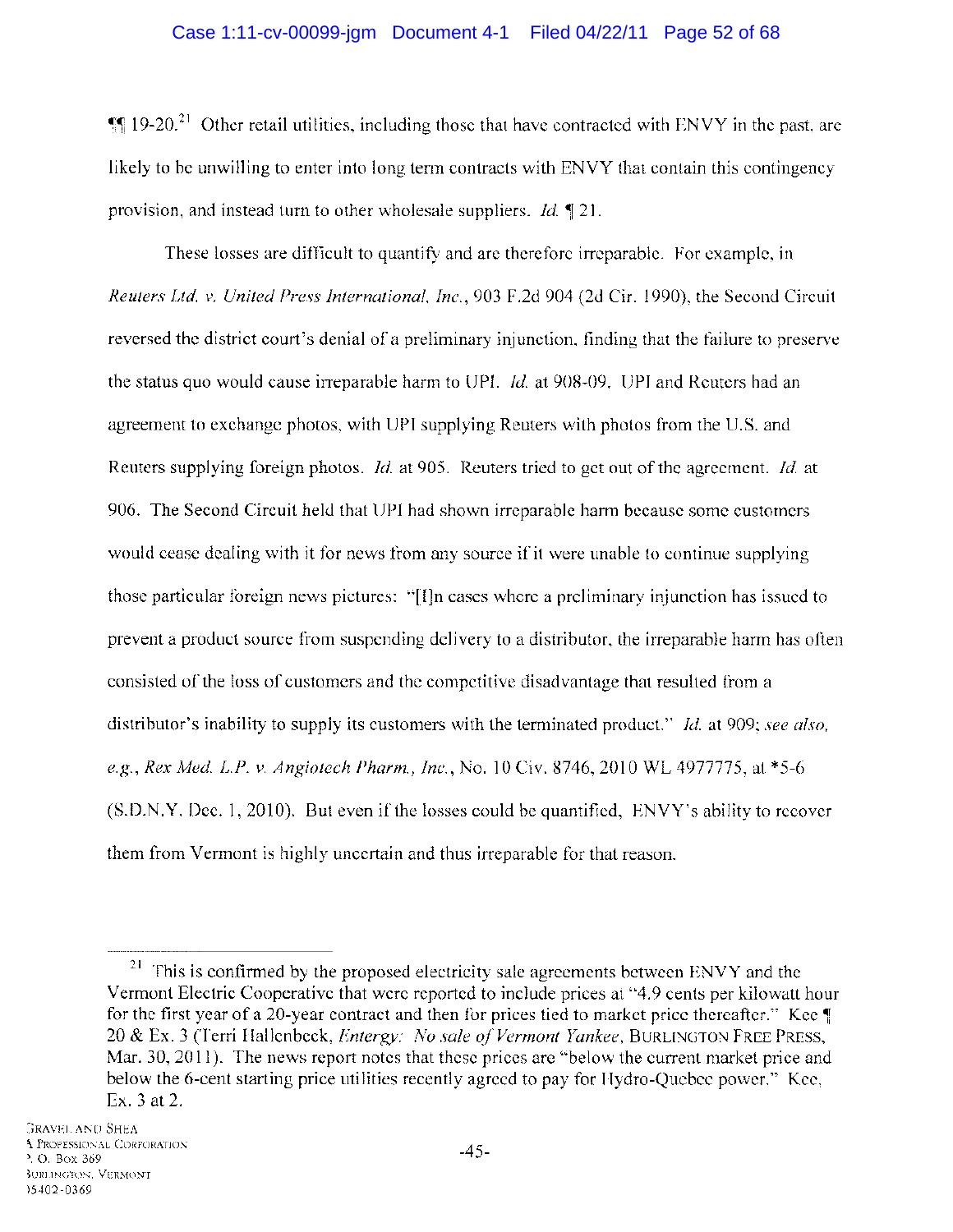### III. THE BALANCE OF THE HARDSHIPS WEIGHS HEAVILY IN FAVOR OF A PRELIMINARY INJUNCTION.

It is difficult to overstate the disparity between the hardships at issue in this case. As discussed above, absent a preliminary injunction, Vermont's planned shutdown of the Vermont Yankee Station will cause substantial irreparable harm and indeed is already causing such harm from the loss of skilled employees and long-term contracts. By contrast, granting a preliminary injunction will do nothing more than preserve the status quo, under which Vermont citizens, and those in the surrounding States serviced by ISO-NE, enjoy low-cost, reliable, safe, cleanemissions power from the Vermont Yankee plant, with no incremental burden imposed on Vermont governmental resources. Kee  $\P$  43 n.26. The Vermont Yankee Station can always be decommissioned at a later time if, at the end of the day, the Court decides that, despite authorization from the NRC, Vermont has the power to forbid the plant from operating.

Where, as here, the harm to Defendants from a preliminary injunction preserving the status quo is dwarfed by the harm that Plaintiffs will suffer in its absence, a preliminary injunction is clearly warranted. *See, e.g., Nemer Jeep-Eagle, Inc.,* 992 F.2d at 436 ("[T]he balance of the equities in this case tips decidedly in favor of appellant being granted specific performance of its contract because neither Eagle Sales nor the four new dealers will suffer harm proportionate to appellant's loss of business as a result of a *status quo* injunction.").

## IV. A PRELIMINARY INJUNCTION IS IN THE PUBLIC INTEREST.

Unlike the traditional commercial dispute, this case involves serious federal preemption questions and also implicates the interests of private citizens throughout Vermont and the rest of New England. Thus, the public interest, a customary factor in preliminary injunction cases, *see, e.g., Beal* v. *Stern,* 184 F.3d 117, 123 n.2 (2d Cir. 1999), is especially important here. Granting a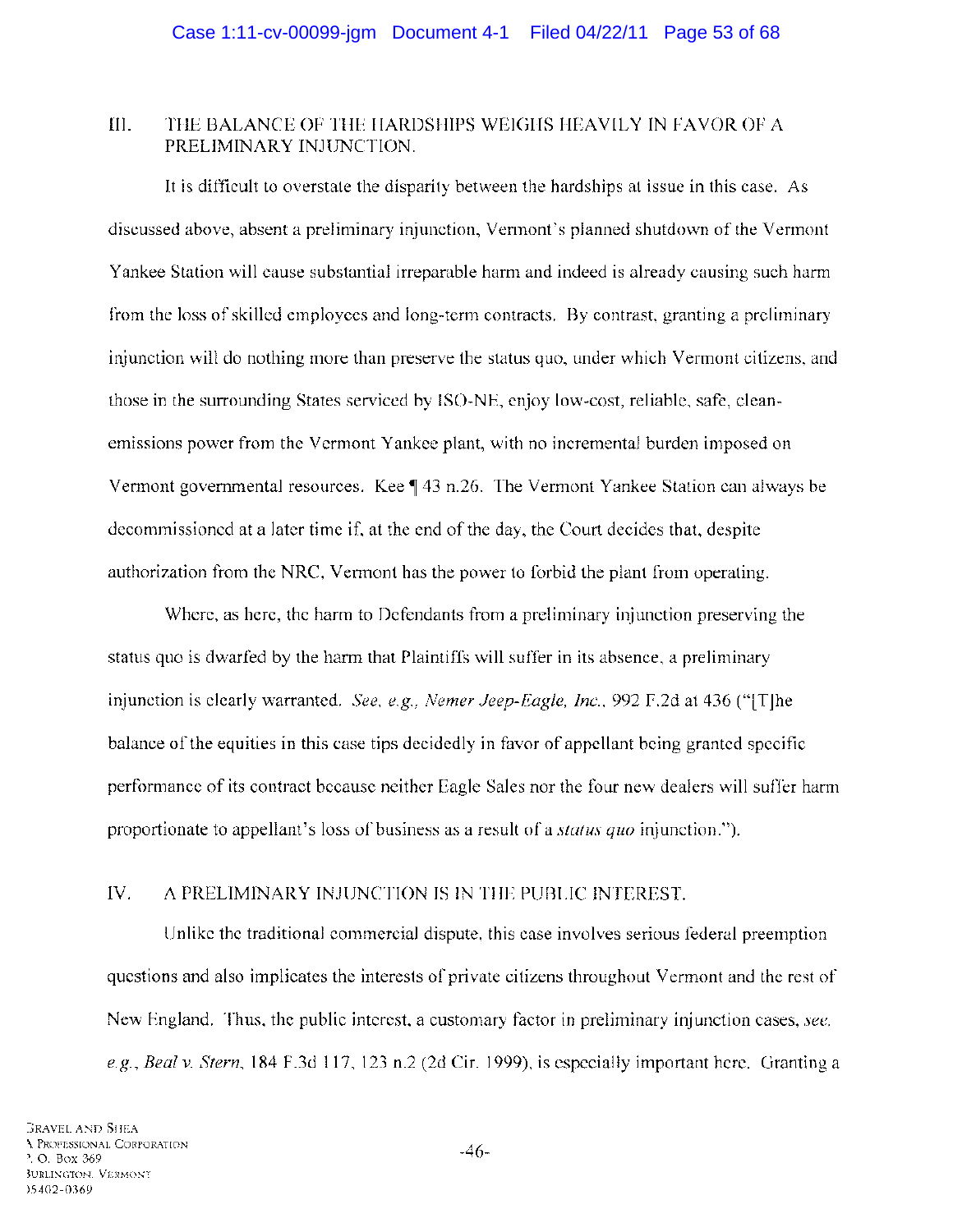#### Case 1:11-cv-00099-jgm Document 4-1 Filed 04/22/11 Page 54 of 68

preliminary injunction that prohibits Vermont officials from shutting down the Vermont Yankee Station during the pendency of this action best serves the public interest.

#### A. Loss Of Jobs.

The loss of the Vermont Yankee Station will have a quantifiably negative impact on Vermont's economy. The Vermont Yankee Station currently employs over 600 people from the surrounding area, most of whom will lose their jobs if the plant is forced to shut down and begin decommissioning under the SAFSTOR method, and even more of whom will lose their jobs if Vermont successfully forces the Vermont Yankee Station to be decommissioned using the DECON method.

#### 1. Consensus Study.

In March 2010, a group of energy and economic experts, including energy consultants hired by the General Assembly's Joint Fiscal Committee, consulting economists hired by Vermont's two largest utilities, power planners from the Vermont Department of Public Service, and power planning experts from the State's two largest utilities, developed a set of consensus energy and economic impact analyses associated with the continued operation or closure of the Vermont Yankee Station after 2012. Kee, Ex. 9 at 1. This "Consensus Study" found that a shutdown of the Vermont Yankee Station in 2012, rather than 2032, means approximately 1,060 fewer jobs for Vermont for the period from 2013 through 2031, though that number is slightly lower if the Vermont Yankee Station is implementing SAFSTOR decommissioning during the same period. *Id.* at 8-9; Kee  $\P$  40-41. The Consensus Study also found that secondary indirect and induced economic impacts would be higher if the effect on New Hampshire and Massachusetts were taken into account, as 60 percent of Vermont Yankee Station employees reside (and spend most of their personal income) in those states. Kee, Ex. 9 at 8-9.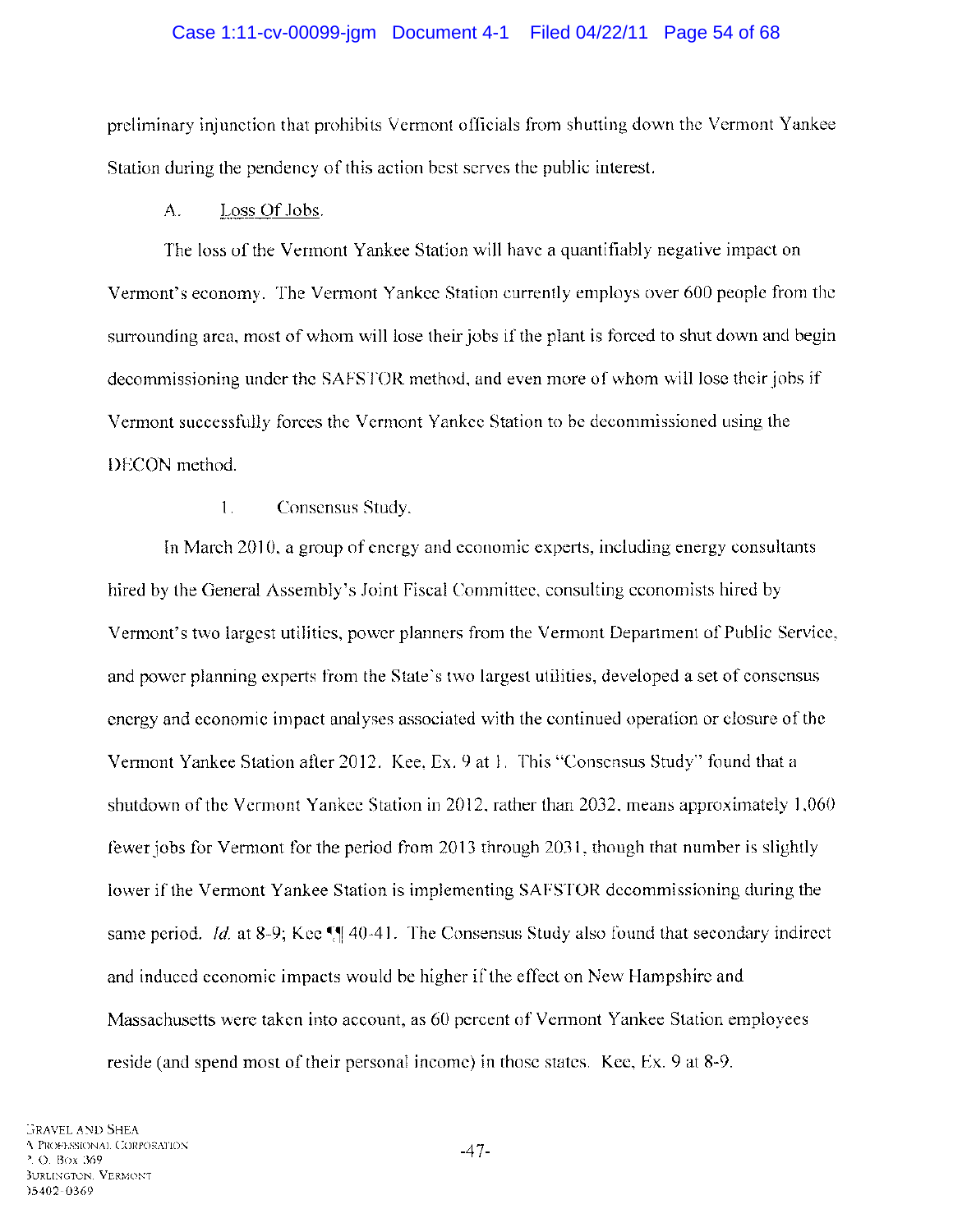#### Case 1:11-cv-00099-jgm Document 4-1 Filed 04/22/11 Page 55 of 68

When taking into account higher retail energy prices that would be caused by a shutdown of the Vermont Yankee Station, and the impact of losing the Revenue Sharing Agreements (under which ENVY shares Vermont Yankee Station revenues with Vermont utilities), the Consensus Study found that shutting down the Vermont Yankee Station in 2012 would "result in about 1,100 fewer jobs per year and real disposable personal income levels more than \$60 million per year (in 2012 dollars) below" the level they would be with the Vermont Yankee Station in operation through 2032. *Id.* at 9.

#### 2. IBEW Study.

A 2010 report by the International Brotherhood of Electricity Workers ("IBEW") Local 300 (Kee, Ex. 6 (Richard W. Heaps, Northern Economic Consulting, Inc., *The Economic Impact of the VY Station,* Jan. 31, 2010) ) (the "IBEW Study"), a union to which approximately 160 Vermont Yankee Station employees belong, found that the Vermont Yankee Station had 642 employees and that the plant employed between 25 and 30 non-employee contractors for food services and non-nuclear construction. *Id.* at 3. These jobs would be lost if the Vermont Yankee Station is shut down, although a smaller number of jobs may remain  $(e.g., jobs$  related to security of the SNF storage casks and the closed nuclear plant and, eventually, jobs related to decommissioning). *Id.* The IBEW Study notes that these jobs result in a larger economic impact and are linked to a total of 1,288 jobs in Vermont with \$93.3 million in wages (in 2009). *Id.* at 4; Kee ¶ 39.

### 3. Effects On Other Employers.

A shutdown will have a negative impact on Vermont's economy not only due to the loss of the Vermont Yankee Station itself, but also due to the potential loss of other area businesses that may leave the state or be forced to conduct layoffs if power costs rise in the absence of the

Vermont Yankee Station. The resulting increase in costs for local businesses would be **GRAVEL AND SHEA I** PROFESSIONAL CORPORATION ). O. Box 369 -48-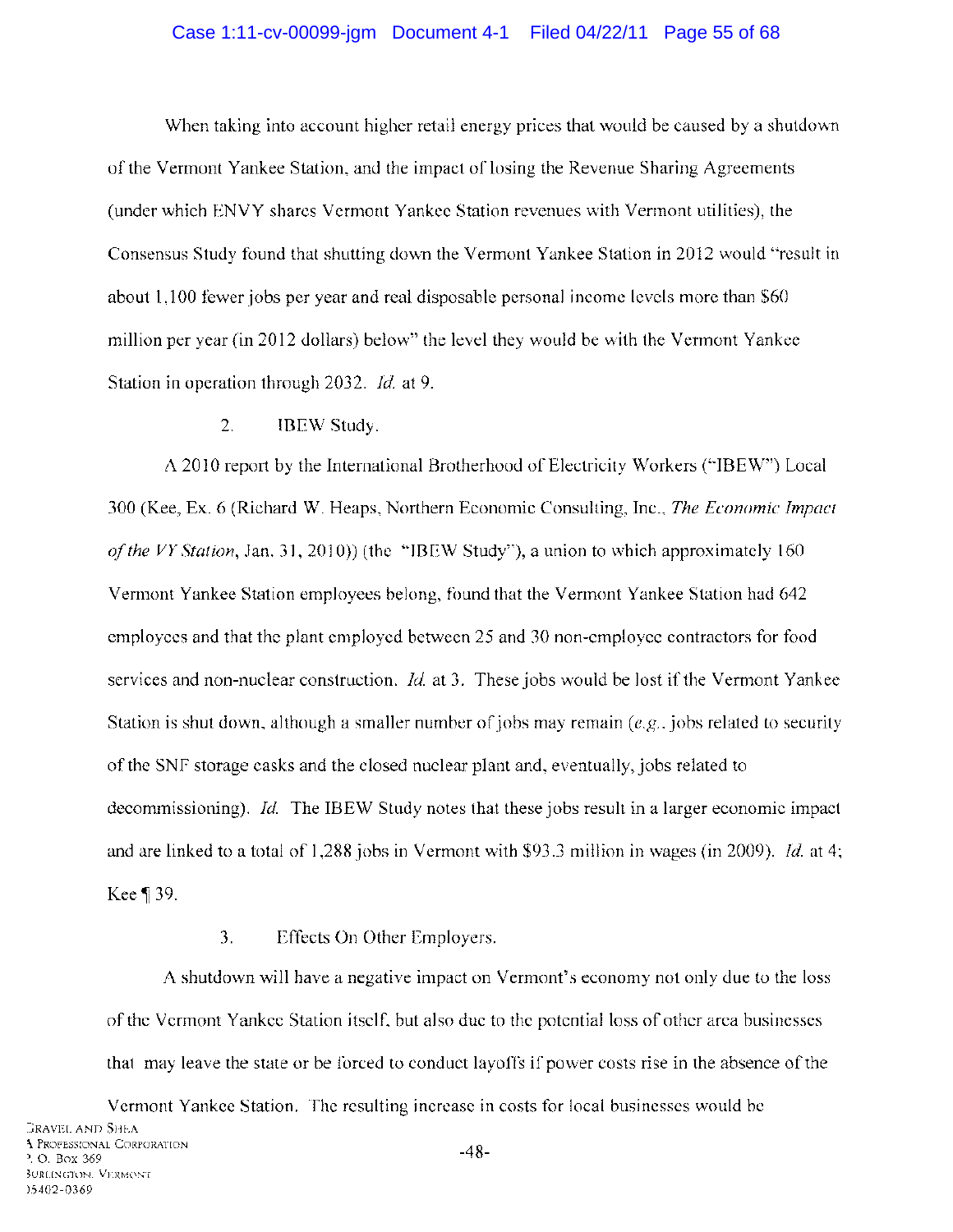#### Case 1:11-cv-00099-jgm Document 4-1 Filed 04/22/11 Page 56 of 68

significant. IBM, the largest employer in Vermont, estimated that its electricity costs would rise by 25 percent if Vermont Yankee Station were shut down, prompting a discussion of whether the cost of doing business in Vermont would become too high for the company. Kee, Ex. 17 (Melinda Davenport, *IBM Warns Lawmakers About the Loss ofVt. Yankee,* WCAX, Jan. 26, 2011); Kee  $\parallel$  51. Noting the impact of a shutdown of the Vermont Yankee Station on electricity rates, a CEO of another company, Fab-Tech, Inc., that employs nearly 150 people in Colchester, Vermont recently stated that "[t]he increased cost of electricity if Yankee is not relicensed could have a direct effect on employment at our Vermont facility." Ngau, Ex. 25 (Press Release, *Business and Labor Leaders: Vermont Yankee Closure will Jeopardize Jobs and State's Economic Recovery* (Feb. 10,2011)).

#### B. Lower Tax Revenue.

Early closure of the Vermont Yankee Station will result in lower tax revenues for the state of Vermont, both directly and indirectly. In addition to the loss of income tax revenue from lost jobs described above, Vermont will lose the substantial taxes paid by the Vermont Yankee Station itself.

A report issued in February 2011 by the Vermont Legislative Joint Fiscal Office estimated that the tax revenue from Vermont Yankee Station was \$6.71 million in 2010 and estimated at \$6.74 million in 2011. Kee, Ex. 13 at Table 2. This amount includes the Electrical Energy Tax (General Fund) and the Electric Generating Plant Education Property Tax, neither of which would accrue if no electricity is generated. Kee  $\parallel$  46. Over and above tax revenues are the lost revenues from the ripple effect on the local economy of losing the Vermont Yankee Station and its workers. For example, the Consensus Study concludes that the total negative fiscal impact of a Vermont Yankee Station shutdown is as high as \$6 million per year with a 20-

year cumulative total of about \$109 million by 2032. *Id.*  $\sqrt{}$  44. The IBEW Study estimated that :;RAVEL AND SHEA \. PROFESSIONAL CORPORATION '. O. Box 369 IURLINGTON. VERMONT )5402-0369 -49-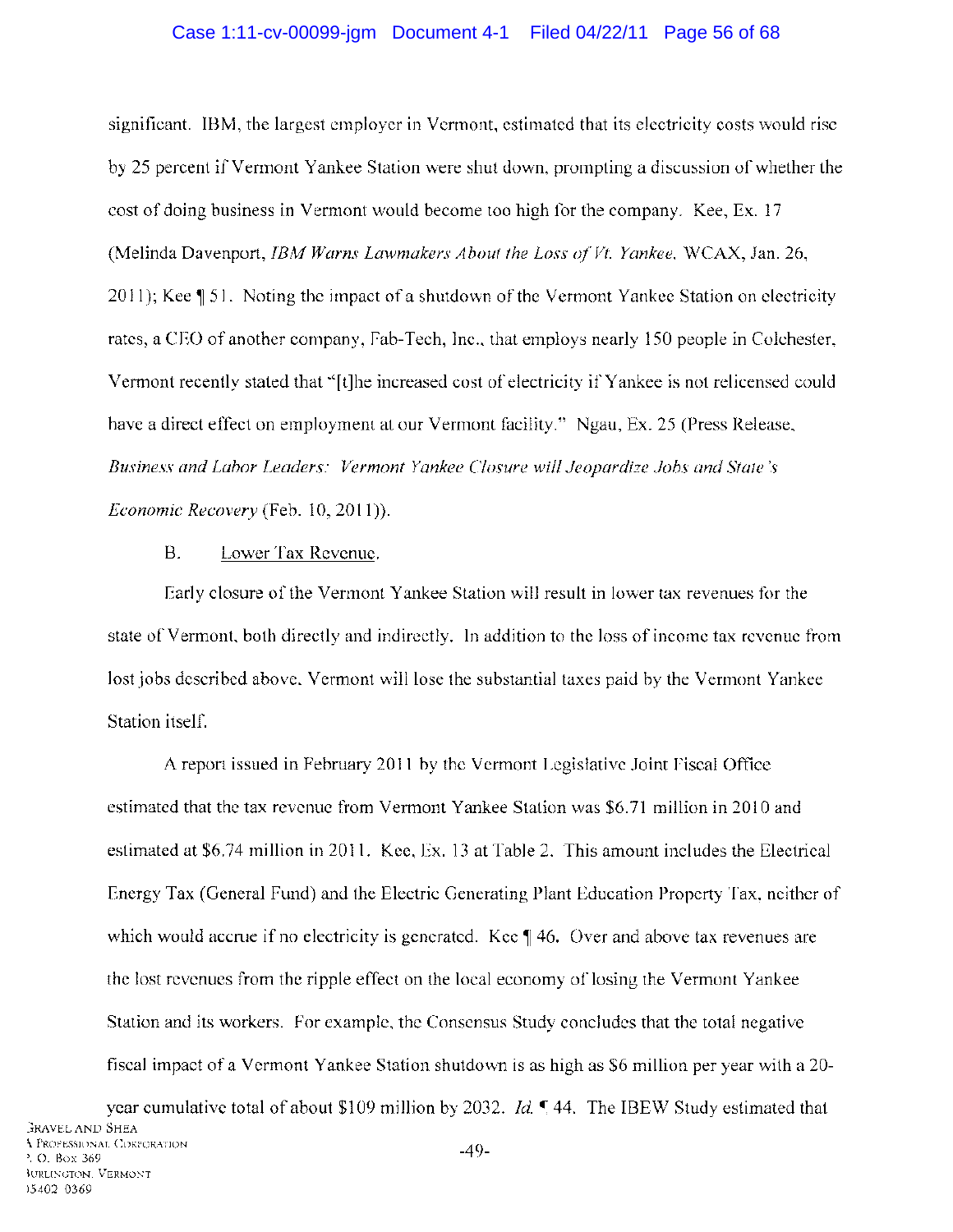#### Case 1:11-cv-00099-jgm Document 4-1 Filed 04/22/11 Page 57 of 68

the jobs linked to the Vermont Yankee Station resulted in \$4.87 million in income tax, retail sales and use tax, and other tax revenues for Vermont. Kee  $\frac{4}{5}$  45 & Ex. 6 at 16.

The GDS Study (Kee, Ex. 7), prepared under contract with the Vermont Department of Public Service pursuant to Act 160, was provided to the PSB and to Vermont's Legislative Committees on Natural Resources and Energy, the House Committee on Commerce, and the Senate Committee on Finance for their consideration of ENVY and ENOl's petition for a CPG to operate the Vermont Yankee Station through 2032. The GDS Study analyzed the effects of the Vermont Yankee Station operating through 2032, including "a tax/revenue assessment of burdens placed on the government and taxes collected by the government due to operation of the facility; an economic impact analysis of the multiplicative effects on the economy through total value added and jobs supported by operations of Vermont Yankee; the value to ratepayers of a revenue sharing arrangement between ENVY and certain electric utilities in Vermont; and the possibility that ENVY might sell power out of Vermont Yankee to in-state utilities at some discount from market prices." Kee, Ex. 7 at 1-14.

The GDS Study noted that the Vermont Yankee Station provides four primary sources of revenue to Vermont: (1) taxes associated with increased economic activity, (2) state income taxes collected on salaries of full-time employees, (3) the Electrical Energy Tax, and (4) the Education Property Tax. The GDS Study concluded that "[c]ontinued operation of the Vermont Yankee nuclear facility represents a substantial economic value to the State of Vermont and its citizens." *Id.* Taking into account a variety of factors, the GDS Study found:

> The cost/benefit analysis conducted in this study and detailed in Chapter 11 indicates that positive value is created for the local and state governments, the economy as a whole, and the electric ratepayers of the state if the station continues to operate an additional 20 years. The total 20-year value is estimated to range from an extreme low potential of \$1.5 billion to an extreme high of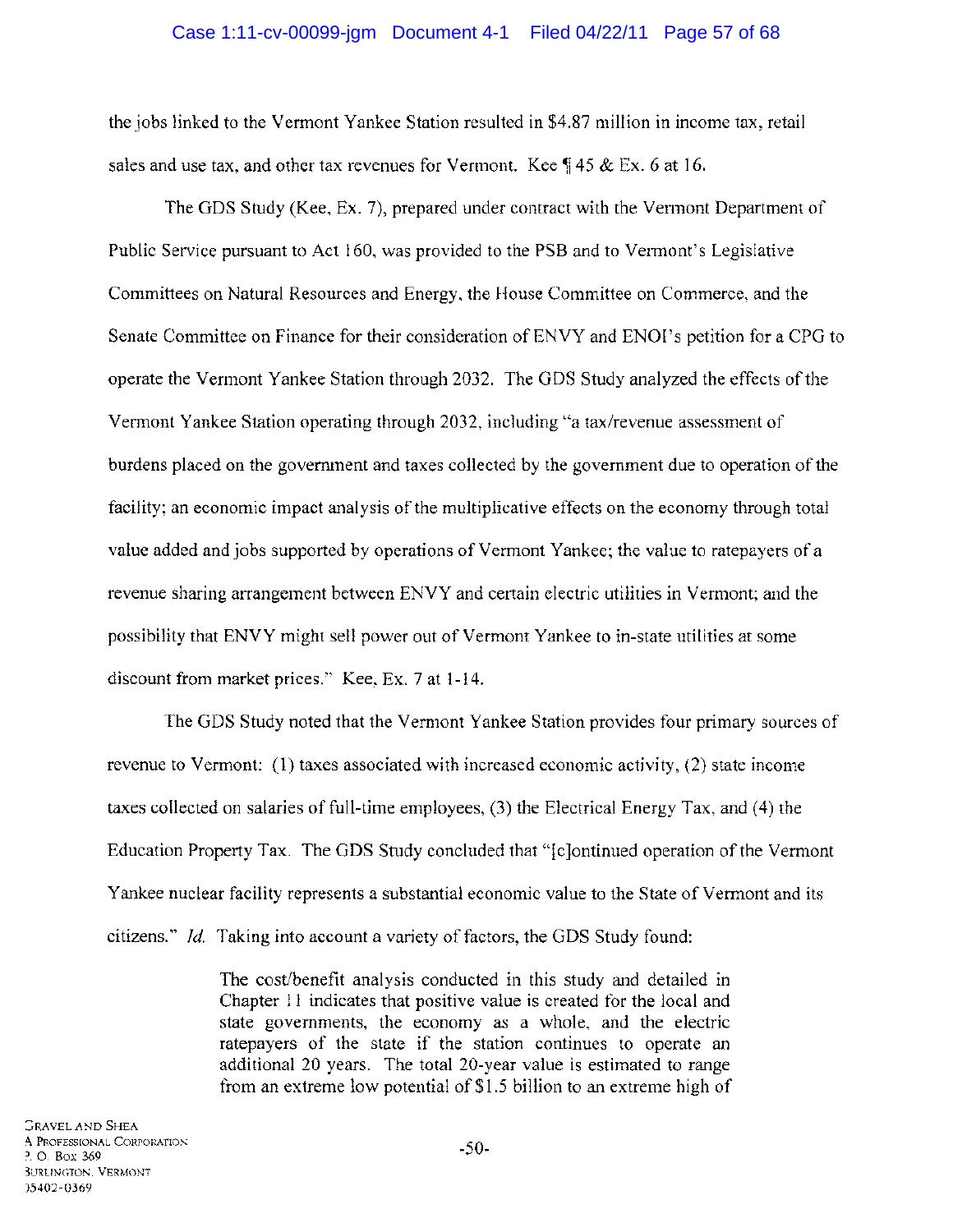\$5.1 billion, representing between 0.2% and 0.6% of estimated Gross State Product over the 20 years. The base case value is \$3.6 billion over 20 years. These results can be construed to represent the likely cost to the economy of shutting down Vermont Yankee in 2012 as opposed to extending its operating license.

*Id.* at 1-15. Put another way, the GDS Study found that the additional economic activity generated by the Vermont Yankee Station operating through 2032 would be "enough to support anywhere from 21,298 to 36,884 full time equivalent job-years over the twenty years of continued operations (one full-time job held for twenty years represents twenty job-years)." *Id.*  Without the Vermont Yankee Station, that economic activity will not occur.

Moreover, because the Vermont Yankee Station is one of the top five employers in Windham County, the negative effects of a shutdown of the Vermont Yankee Station will be especially high there. The GDS Study finds that "the local real estate market would likely see a depression in home values with a relatively high number of homes entering the market in a short period of time. That, in tum, might be enough to suppress new home construction for some time, having adverse impacts on the construction sector as well." *Id.* at 11-6. Although the GDS Study did not attempt to quantify the impact, it noted that a shutdown of the Vermont Yankee Station would cause the economy to lose the value of family members of VY employees who worked in local jobs, potentially increasing unemployment and consequent burdens on local government. *Id.* 

## C. Higher Power Prices.

"Vermont Yankee currently provides energy at a relatively low and stable cost when compared against its practicable alternatives." Key, Ex. 7 at 12-4. There is no doubt that, if the Vermont Yankee Station is shut down in 2012, the cost of retail power will be higher for Vermont citizens. As the GDS Study found, if the Vermont Yankee Station is retired, energy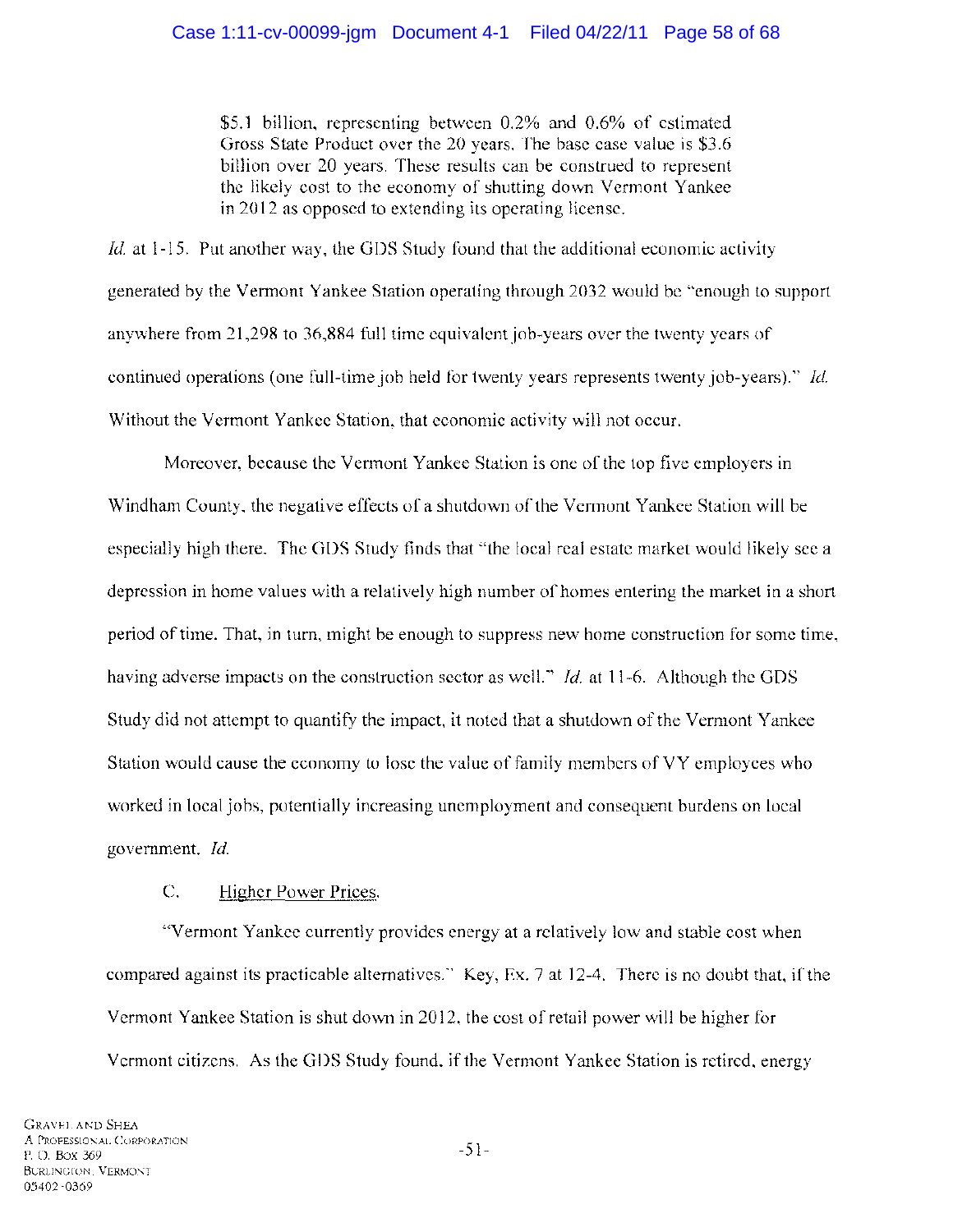prices throughout the region will increase. *Id.* at 12-4 to 12-5. For example, the ODS Study states:

> While Hydro Quebec (HQ) imports stand as one of the most accessible replacements for electricity currently being purchased from Vermont Yankee, such imports will likely be more expensive. Unlike Vermont Yankee, Vermont has limited negotiating leverage with HQ. Any additional power coming from HQ would be procured under a new contract, with terms negotiated by HQ and the Vermont utilities.

*Id.* at 12-10 to 12-11.

While Vermont utilities could try to build capacity to replace the Vermont Yankee Station, the ODS Study notes that "most alternatives will likely have higher production prices than imports from Quebec, with the exception of some larger coal plant options." *Id.* at 12-11. In fact, Vermont's utilities recently did renew their contracts with Hydro Quebec, but for only 225 MWH per year, for 26 years. Ngau, Ex. 26 *(Utilities Formally Sign Contract With Hydro-Quebec For Power,* VPRNEWS, Aug. 12,2010). Thus, the State will be forced to look beyond Hydro Quebec to fill the gap left by the Vermont Yankee Station, meaning that it will almost certainly purchase higher-priced energy. Kee  $\parallel$  57.

The Consensus Study similarly found that "the retail power bill is likely to be higher in the event of plant closure." Kee, Ex. 9 at 9. While the Consensus Study did not quantify the increase in monetary terms, it found that these higher retail power prices will reduce employment in Vermont by approximately 120 jobs per year, and reduce economic output by more than \$15 million per year (in 2012 dollars). *ld.* 

By contrast, continued operation of the Vermont Yankee Station will almost certainly result in below market power costs:

> In the event that the Vermont Yankee facility's license is renewed for continued operation post 2012, Entergy and the utilities will have 30 days to negotiate in good faith for new contracts. The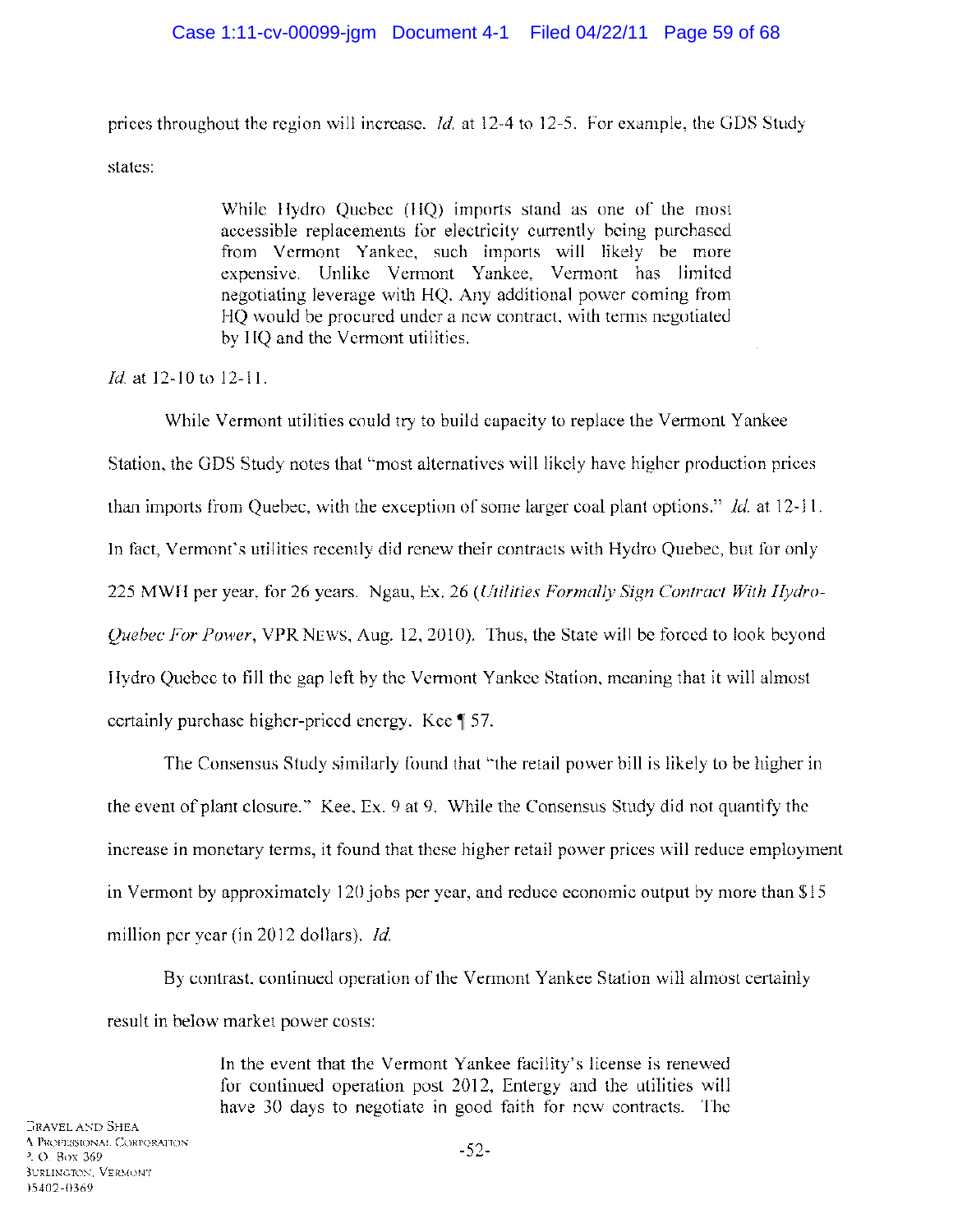ultimate cost to Vermont for Vermont Yankee power post 2012 will obviously depend on results from these negotiations. However, a revenue sharing agreement with the Vermont Yankee Nuclear Power Company virtually ensures that, provided market prices remain above *\$61.00/MWh,* the net power costs from Vermont Yankee will be below market.

Kee, Ex. 7 at 12-11 to 12-12. In similar circumstances, courts have noted that the "specter of higher [power] costs and reduced services" warranted preliminary relief. *See Long Island Lighting Co.,* 628 F. Supp. at 661.

## D. Lower Electrical System Reliability.

Through sales in the wholesale market and to Vermont's retail utilities, the Vermont Yankee Station currently provides the equivalent of approximately one-third of the base-load power used by Vermont electricity consumers. Kee, Ex. 7 at 12-12. As recent reports have illustrated, Vermont's long-term energy plan relies on the continued operation of the Vermont Yankee Station for the next 20 years and the state does not currently have a plan for how it will meet Vermont's electricity needs if the plant is shut down. Ngau, Ex. 27 *(Shumlin Tackles New Energy Plan, Without Yankee in the Mix,* VPR NEWS, Jan. 27, 2011) (stating that Governor Shurnlin was "very surprised to learn that the state's long range energy plan counts on Vermont Yankee power for the next 20 years").

The effects of a shutdown of the Vermont Yankee Station would extend beyond Vermont to the entire New England region. In its August 2010 Final Capacity Auction Results Filing ("FCA Results Filing") to FERC, ISO-NE made clear that its planning through May 2014 includes having Vermont Yankee Station operating and supplying power to the New England region. ISO-NE noted that the loss of capacity from the Vermont Yankee Station would result "in overloads of transmission facilities in the Vermont, New Hampshire, and Western Massachusetts Load Zones," and that "no other generation in New England would mitigate the

-53-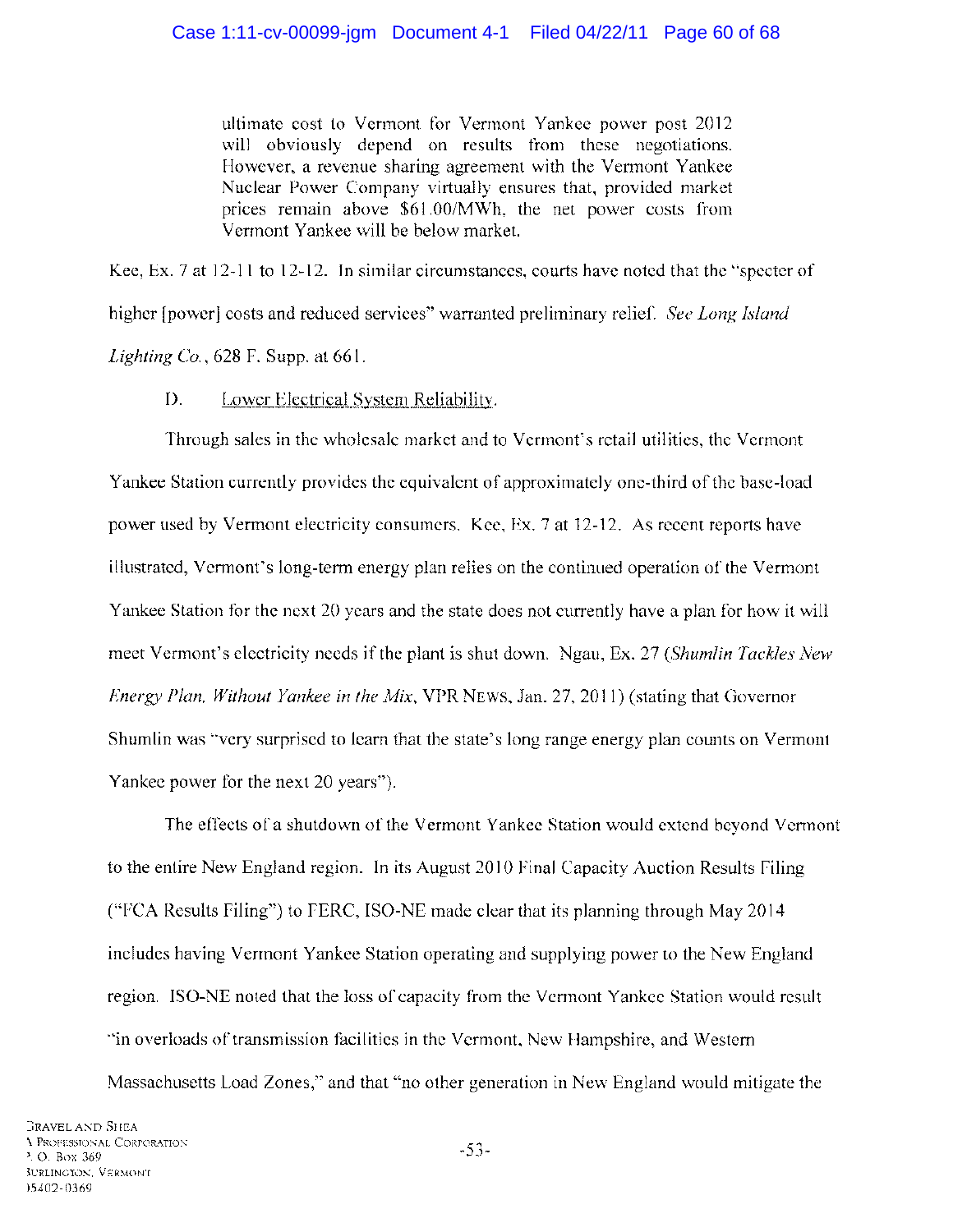overloads." Kee, Ex. 18 (ISO-NE, *Final Capacity Auction Results: Surplus Resources Available for 2013-2014*, Aug. 30, 2010), at 3; Kee  $\parallel$  66. As a result, if ISO-NE cannot rely on power from the Vermont Yankee Station, it would need take dramatic and expensive steps to maintain the reliability of the New England electric system that would likely result in higher energy prices throughout the region. As ISO-NE put it:

> If the Vermont Yankee license is not extended, the ISO will take whatever actions are necessary to maintain the reliability of the New England electric system. This could include, but may not be limited to: operating additional generation facilities the cost of which may be above market prices; planning for the accelerated construction of additional transmission facilities to deliver power to Vermont; or issuing so-called Gap RFPs, under which additional resources are procured in the area to reliably operate the power system.

Kee, Ex. 25(b) (Letter to Hon. Kimberly D. Bose, Secretary, FERC, from Raymond W. Hepper,

ISO-NE (Aug. 30, 2010)), at 3. And just as with the Vermont Yankee Station's own internal

planning, these are expenses that ISO-NE would need to undertake merely because of the

*possibility* that Vermont Yankee's power may not be available in the future-expenses that

likely could never be recovered even if Plaintiffs ultimately prevailed in this case.

More recently, ISO-NE conducted an assessment of the power transmission needs of

Vermont and New Hampshire. That study, completed on February 17,2011, found that, without

the Vermont Yankee Station in operation, the risk that future disruptions in the energy grid will

cause losses of electricity service (i. *e.,* blackouts) becomes more widespread and more severe:

[B]y the year 2020, the Vermont and New Hampshire transmission systems will need additional resources, transmission system upgrades, or a combination of both to reliably serve the forecasted demand for electricity. These additional resources could include generation, demand resources, or voltage support. Under a variety of scenarios and demand levels, potential thermal overloads and voltage violations were observed in almost every area of Vermont and New Hampshire, with potential overloads and voltage violations also seen in north central and western Massachusetts.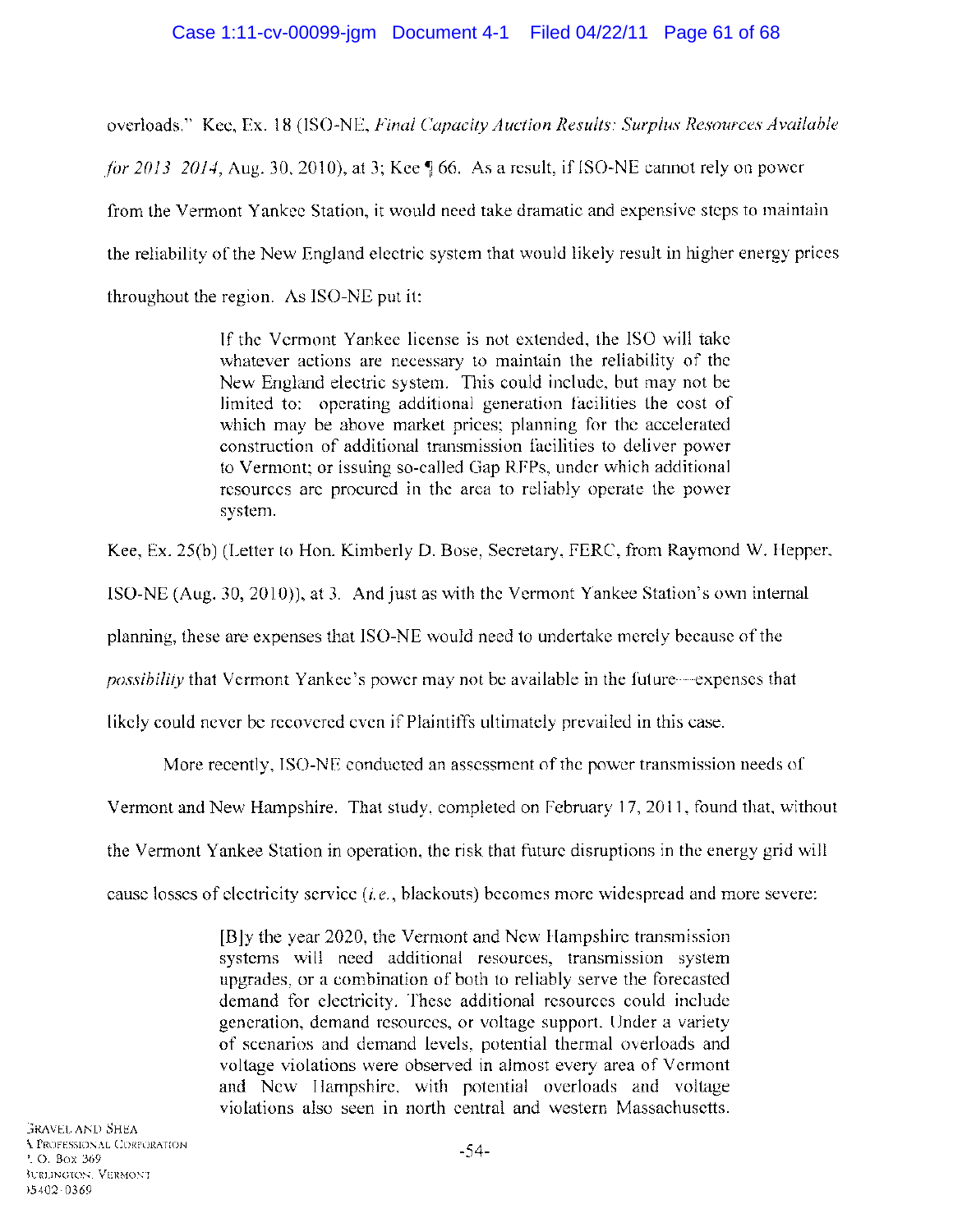Many of these potential violations occur at current levels of demand. These issues exist with or without Vermont Yankee in service, but generally (but not always) tend to be more widespread and severe without Vermont Yankee. Under some circumstances, loss of load----that is, loss of electricity service-could occur in portions of Vermont and New Hampshire.

Kee, Ex. 23 at 2-3 (paragraph break omitted).

# E. Increased Greenhouse Gas Emissions.

The Vermont Yankee Station is also a crucial part of Vermont's commitment to minimizing its production of greenhouse gases. Having determined that global warming is a serious problem, and that global warming is caused by greenhouse gasses such as carbon dioxide, the State of Vermont has made it a priority to reduce greenhouse gas emissions and has taken affirmative steps to further this goal. *See* Ngau, Ex. 28 (Defs. and Def.-Intervenors' Proposed Findings Of Fact, *Ass 'n of Int* '/ *Automobile Mfrs.* v. *Crombie,* No. 2:05-cv-00302, ECF No. 489 (D. Vt. June 15, 2007)), at  $\blacktriangledown$  6 (litigation regarding Vermont's 2005 adoption of California's low-emissions vehicle standards); Kee  $\mathbb{F}$  61-62 (describing Vermont's participation in the Regional Greenhouse Gas Initiative). Indeed, in separate litigation before this Court, defending its own automobile emissions regulations, Vermont observed that

> [t]here is a risk of abrupt climate change in the twenty-first century as a result of anthropogenic greenhouse gas emissions. While it is very difficult to predict when such a tipping point will occur, it is not difficult to predict that a tipping point will occur. A 2-3 degree Celsius global average temperature increase would cause an abrupt climate change and it could occur at any time.

Ngau, Ex. 28 at  $\sqrt{97}$  (citations omitted). The State has also taken the position that "[a] relatively small reduction in carbon dioxide emissions is scientifically important because of the nonlinear nature of the climate system, including the nonlinear nature of phenomena such as ice sheet disintegration and species extinction." *Id.* at  $\blacksquare$  105.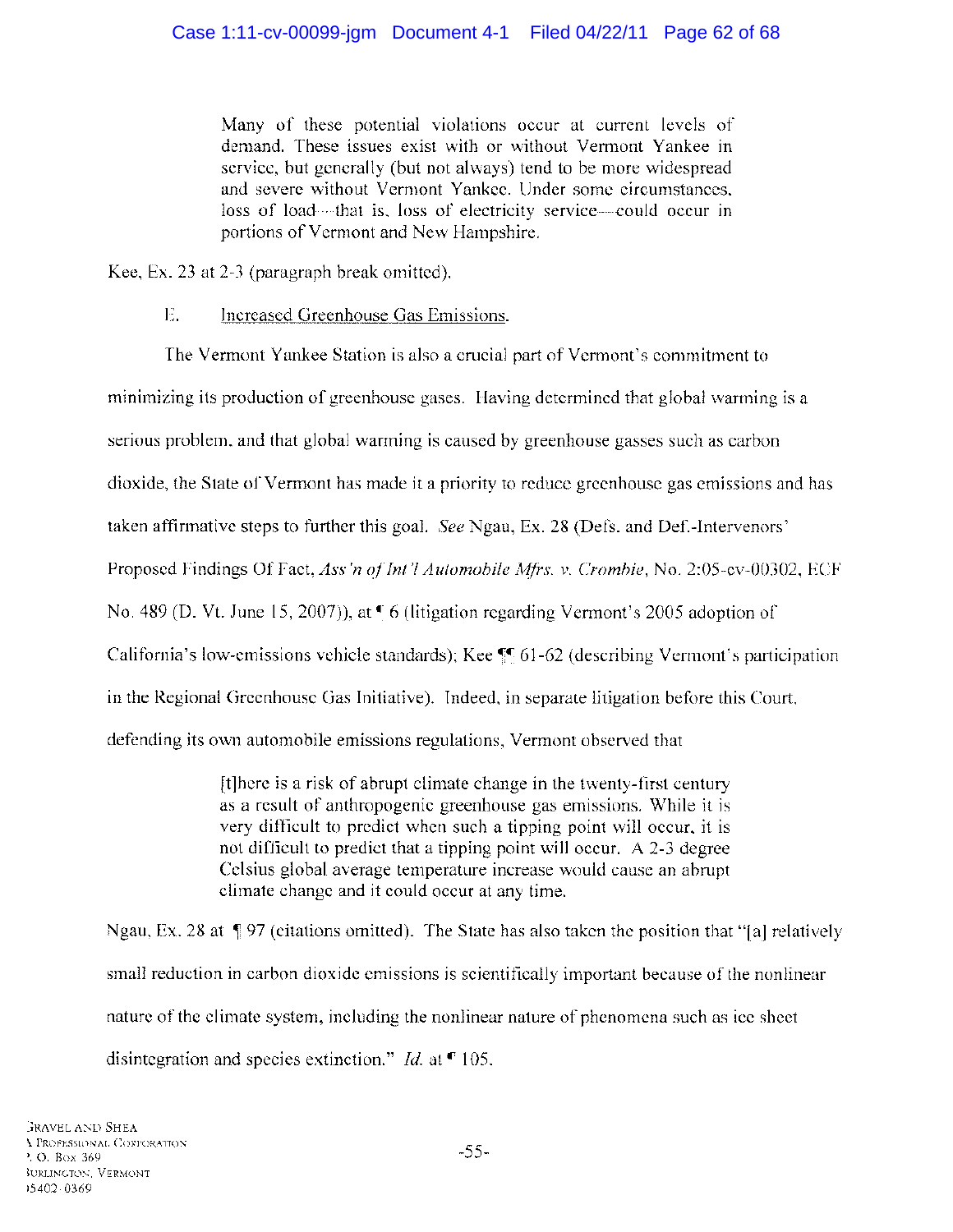#### Case 1:11-cv-00099-jgm Document 4-1 Filed 04/22/11 Page 63 of 68

The Vermont Yankee Station reduces Vermont's carbon footprint significantly. Without the Vermont Yankee Station, Vermont would be forced to fill the gap in power supply with higher-emission sources such as coal or gas power. One study found that Vermont's carbon dioxide emissions would increase by about 2 million tons per year if the Vermont Yankee Station were shut down. Kee, Ex. 10 at 21; *see also* Kee, Ex. 7 at 12-8. While Vermont may, in the long term, develop enough renewable energy sources to help meet this need, the GDS Study concluded that "[i]n the foreseeable future, however, these sources will not be available in sufficient quantity as is currently provided through Vermont's share of the Vermont Yankee facility." Kee, Ex. 7 at 12-5. Thus, a shutdown of the Vermont Yankee Station will almost certainly mean increased greenhouse gas emissions.

In May 2008, Vermont released, for public review, its draft of a third Comprehensive Energy Plan ("CEP"), designed to "highlight the growing array of overlapping and interrelated initiatives of the Administration and state agencies, the Vermont General Assembly, Vermont's educational institutions, the Federal Government, federal and state regulators, the community of states and provinces in the Northeast U.S. and eastern Canada, and Vermont communities." Kee, Ex. 12 (Vt. Dep't of Pub. Serv., *Vermont Comprehensive Energy Plan 2009 and Update to the 2005 Twenty-Year Electric Plan* (May 2008)), at xi. As part of that CEP, Vermont conceded the importance of the Vermont Yankee Station to Vermont's commitment to reduce its carbon emissions:

> At present, Vermont is at an advantage with respect to our carbon profile. Vermont has the smallest carbon footprint of any state in the U.S. and has one of the smallest on the basis of per capita emissions. Despite Vermont's current advantage, *the state may be particularly challenged to maintain or improve upon that profile relative to other states.* As noted below, *Vermont's advantage is due in significant part to the existence of contracts for electricity with Vermont Yankee* and Hydro-Quebec. The Vermont Yankee

}RAVEL AND SHEA <sup>~</sup>PROFESSIONAL CORPORATION '. O. Box 369 iURLINGTON. VERMONT 15402-0369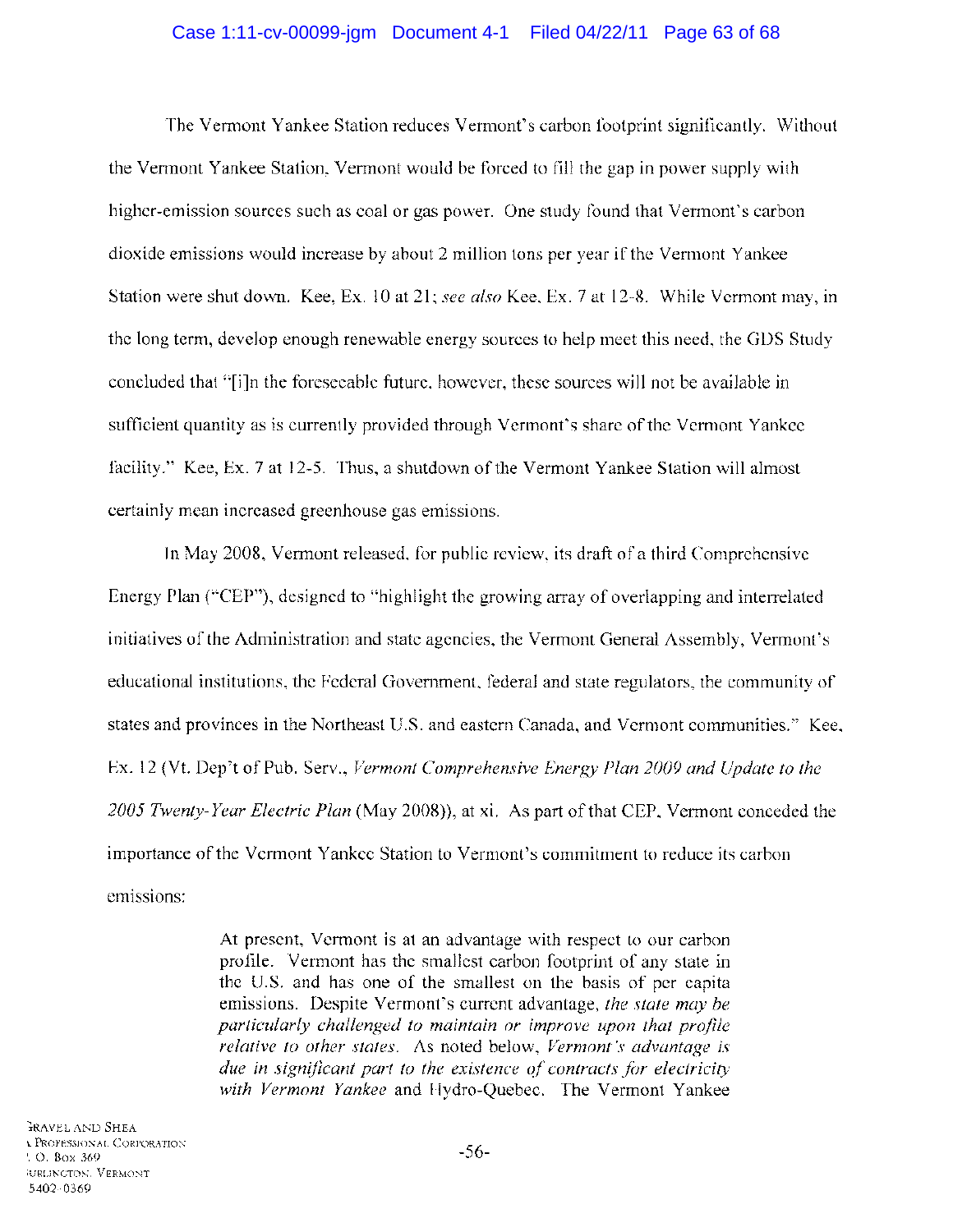## Case 1:11-cv-00099-jgm Document 4-1 Filed 04/22/11 Page 64 of 68

contracts are due to expire in 2012 and a significant share of the Hydro-Quebec contracts by 2016.

*Id.* at I-7 (emphasis added, footnotes omitted).<sup>22</sup> Absent the Vermont Yankee Station, those imports would necessarily increase, thus increasing the state's carbon footprint dramatically. In addition to the negative environmental effects from this increase in carbon emissions, Vermont will also lose some or all of the approximately \$3 million in annual revenue it currently receives from the ROOI cap and trade program, and Vermont electric utilities may see higher ROOIrelated costs that would be passed on to utility customers, depending on the source that replaces the electricity now produced by the Vermont Yankee Station. Kee  $\P$  61-62.

## F. No Environmental Benefit From Shutdown.

The ODS Study engaged in a lengthy and detailed analysis of the potential environmental impact of continued operation of the Vermont Yankee Station past 2012. Relying upon, *inter alia,* the NRC's independent review of the environmental impacts of continued operation of the plant, the ODS Study addressed the effects of plant releases, withdrawal from and discharge to the Connecticut River, waste management and storage, maintenance of transmission lines on air and water quality, natural communities and habitat, the effects of climate change on the hydrology of the area, and seismic activity on soil stability and conditions. Kee, Ex. 7 at 9-1.

The ODS Study concluded that environmental impact from continued operation would be minor. For example:

"Air emissions, especially  $CO<sub>2</sub>$ , are limited since the facility does not combust fossil fuel to generate electricity. Similarly, hazardous air contaminants released in cooling tower drift are expected to be low and within permit limits. Radioactive emissions are expected to remain similar to current levels." *Id.* at 9- 51.

<sup>22</sup> As explained *supra,* at 50-51, power purchased from Hydro Quebec to replace the lost capacity of the Vermont Yankee Station is likely to be more expensive compared to the situation where the Vermont Yankee Station remained operational.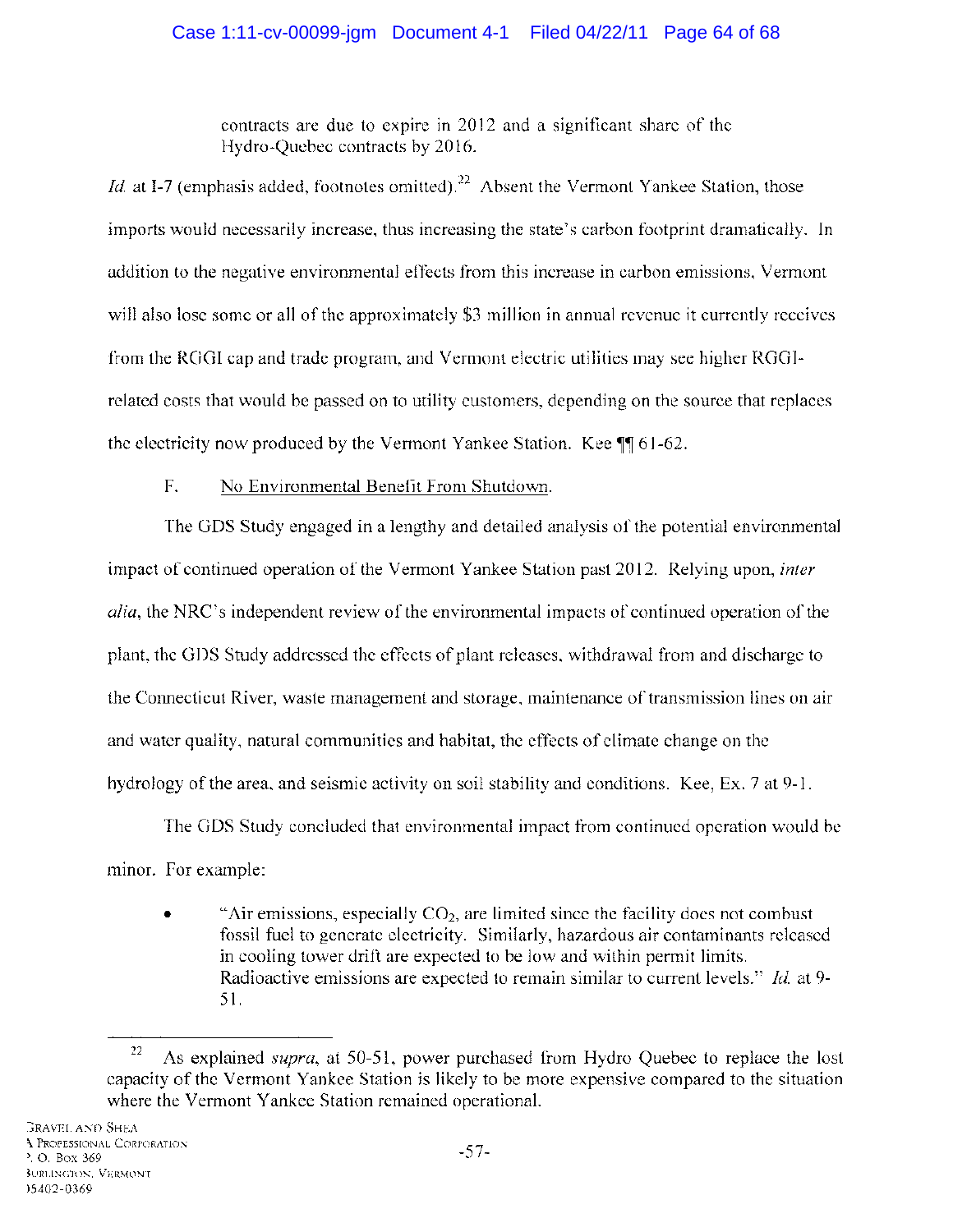- "No impacts from cooling tower drift on crops or native plants are expected. No federally or state-listed species would be impacted .... Thermal discharge of water to the river is not expected to impact organisms through heat shock or present a thermal barrier to migrating American shad or Atlantic salmon." *Id.* at 9-51 & 9-52.
- "Seismic shaking would not cause any damage to facilities at the VYNPS, provided that all upgrades, refurbishments, and new construction conform to current (and future) federal requirements and any appropriate State of Vermont requirements. It is unlikely that an earthquake of significant intensity and magnitude to trigger liquefaction would occur." *Id.* at 9-52.
- "High-level nuclear waste stored in the ISFSI would not pose environmental concerns." *Id.*

Although a tritium leak was identified subsequent to the GDS Study, ENVY and ENOl appropriately addressed the issue. According to a study commissioned by Vermont's DPS, "ENVY's activities related to locating and excavating the AOG [Advanced Off-Gas] leaks were timely, appropriate, and planned effectively," Ngau, Ex. 29 (Nuclear Safety Associates, *Supplemental Report To The Comprehensive Reliability Assessment Of The Vermont Yankee Nuclear Facility* (Apr. 30,2010) (redacted version)), at 94, and the leak "did not affect the overall reliability of the plant," *id.* at 95. Moreover, both the NRC and Vermont's State Nuclear Engineer determined that the leak had had no effect on public health, safety, or the off-site environment, and the Vermont Agency of Natural Resources ("ANR") determined that the level of tritium released to the off-site environment was orders of magnitude below ENVY's federal Clean Water Act permit, which ANR administers. Ngau, Ex. 20 (Letter from Darrell J. Roberts, Director, Division of Reactor Safety, to Michael Colomb, Site Vice President, Entergy Nuclear Operations, Inc. (Apr. 16, 2010)); Ngau, Ex. 31(Vt. Pub. Serv. Bd., Dkt. No. 7600, Prefiled Testimony of Richard Spiese, Environmental Analyst, Agency of Natural Resources (July 2, 2010)), at 5; Ngau, Ex. 31 (Vt. Pub. Serv. Bd., Dkt. No. 7600, Testimony of Uldis Vanags, Vermont State Nuclear Engineer (July 2,2010)), at 266:3-12.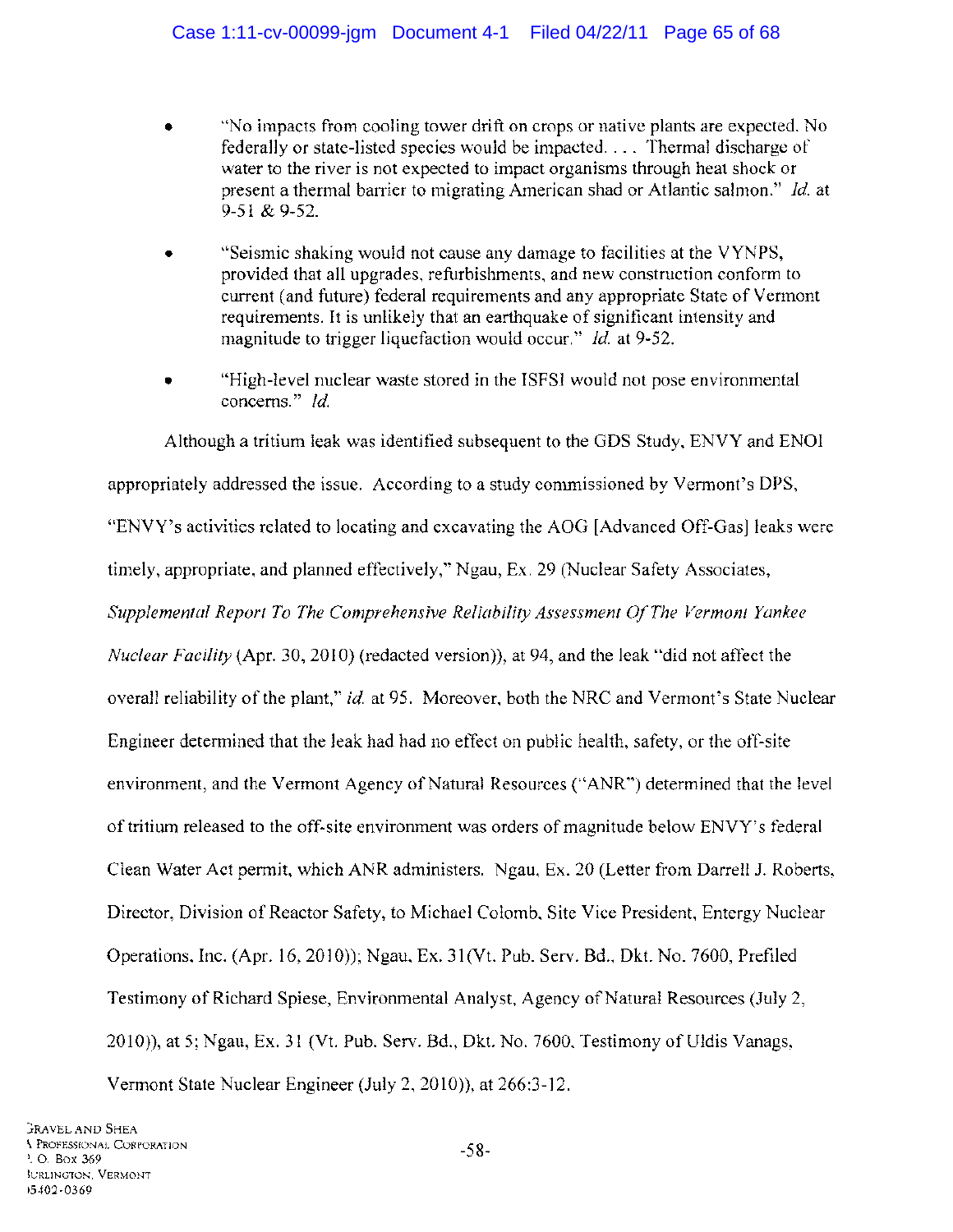Accordingly, the public's interest in the environment would not be harmed by a

preliminary injunction allowing the Vermont Yankee Station to continue operating during the pendency of this litigation. Moreover, allowing continued operation of the Vermont Yankee Station provides affirmative benefits to the environment in the former of lower greenhouse gas emissions.<sup>23</sup>

# G. Loss Of Charitable Contributions.

If the Vermont Yankee Station is shut down, the significant contribution of the Vermont Yankee Station to local and regional charities will be lost. More than 100 local non-profit organizations received contributions from ENVY in 2010, with more than \$300,000 dollars in total 2010 contributions. Kee  $\sqrt{5}$  78 & Exs. 27-28. Although it did not quantify the impact, the GDS Study noted that:

> Entergy VY has been a contributor to local charities and expects to continue to do so. ... VY estimates based on historical experience that it will donate an average of \$380,000 per year, or \$7.6 million total over 20 years. The Department of Public Service has verified that VY is a significant benefactor of several local charities including United Way.

Kee, Ex. 7 at 11-30.

# H. Yankee Rowe Experience.

In assessing the harm to the public from a closure of the Vermont Yankee Station, the

Court also should consider the relevant experience of other locations impacted by the shutdown

of a nuclear power plant. For example, the nearby town of Rowe, Massachusetts, was

dramatically harmed by the 1992 closing of the Yankee Rowe nuclear power plant. A University

of Massachusetts at Amherst study provides a preview of what may happen to the community

surrounding VYNPS. Among the findings of that study were:

<sup>23</sup> Thus, any environmental rationale that Defendants might assert *post hoc* in an attempt to avoid federal AEA preemption would be a pretext for Vermont's true safety rationale.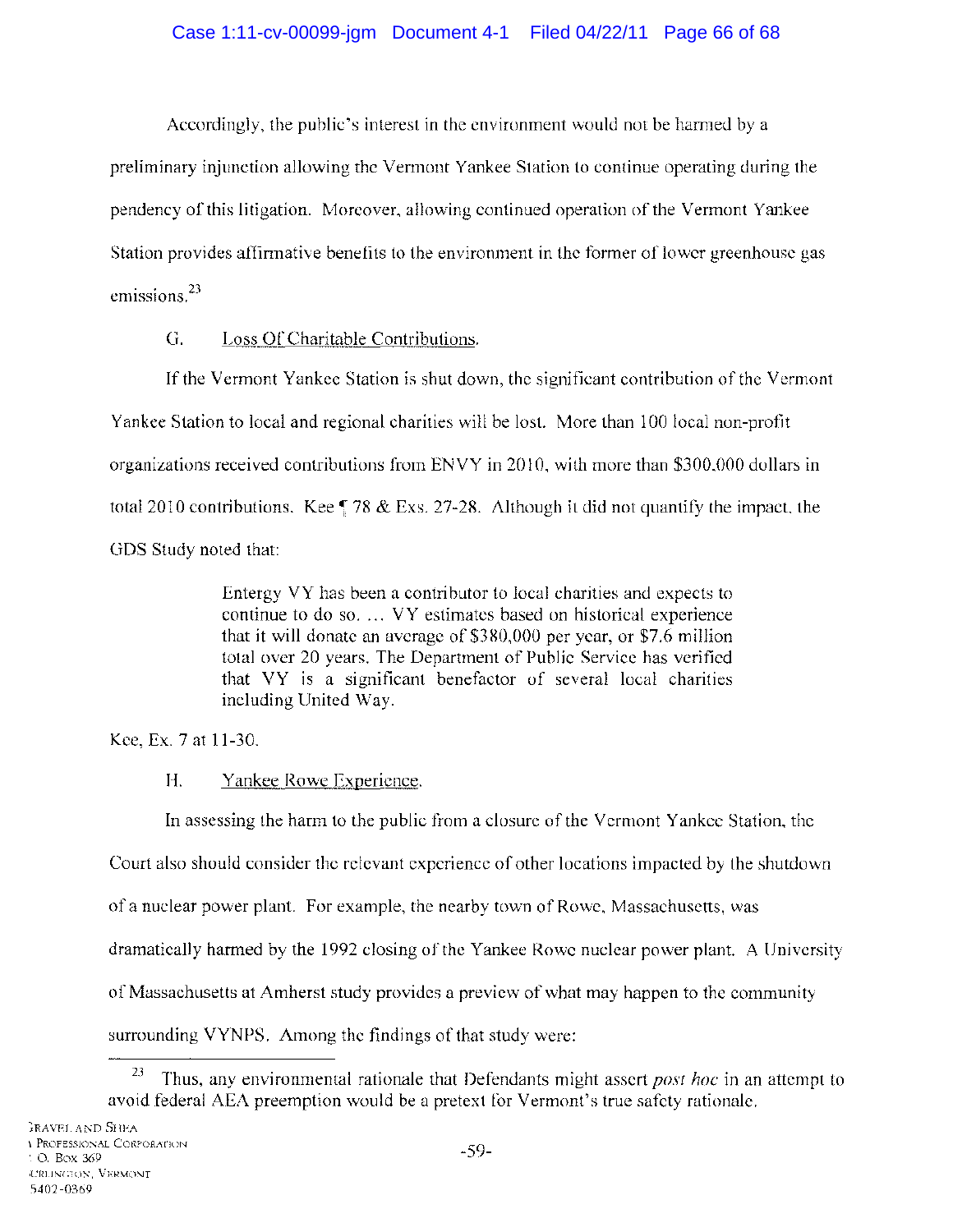- "Generally, there was a somewhat wistful feeling in Rowe that life just wasn't the same any more. This was not simply a dollars-and-cents matter of jobs, taxes, and the economic base, but rather a loss of the community's strong sense of purpose."
- Within 2 years of the closure, 46 percent of the plant's workforce had left the plant; many had moved to other nuclear power plants in distant states.
- The town's retail businesses suffered; the supermarket most used by Rowe residents closed; a local resident withdrew his proposal to build a new restaurant.
- The revenue loss directly affected town services; Rowe cut off funding for ambulances and schools.
- Local assessors estimated a \$6 million decline in property values, with the closing of Yankee Rowe as the major reason; Rowe and its neighboring towns had to raise property taxes considerably.

Kee  $\mathbb{S}$  80-81 & Ex. 29 (John R. Mullin & Zenia Kotval, *The Closing of the Yankee Rowe Nuclear Power Plant: The Impact on a New England Community, UMASS Amherst Landscape* Architecture & Regional Planning Faculty Publication Series (1997».

Similarly, the closure of the Maine Yankee station in 1997 confirms the impact on jobs and tax revenue that can be expected from a premature shutdown of the Vermont Yankee Station. Maine Yankee was a significant source of tax revenue (estimated at 96 percent) for Wiscasset, Maine. Kee 183. In 1998, a year after Maine Yankee's closure, the amount of annual tax revenue from Maine Yankee dropped to about \$6 million from nearly \$13 million prior to closing, with the lost tax revenue made up by a combination of higher local taxes and spending cuts. *Id.* Maine Yankee had 480 full-time employees when it was operating; this was reduced to 166 by 1998. *Id.* After the closure, the town had to cut its police force and raise taxes on residents, even as people moved out. As one town official put it: "The impact in the town was pretty dramatic. ... We're still experiencing difficulties and will for some time." *Id.* 183 (discussing closure of Maine Yankee). This Court should avert any similar dramatic

consequences here by issuing the preliminary injunction.